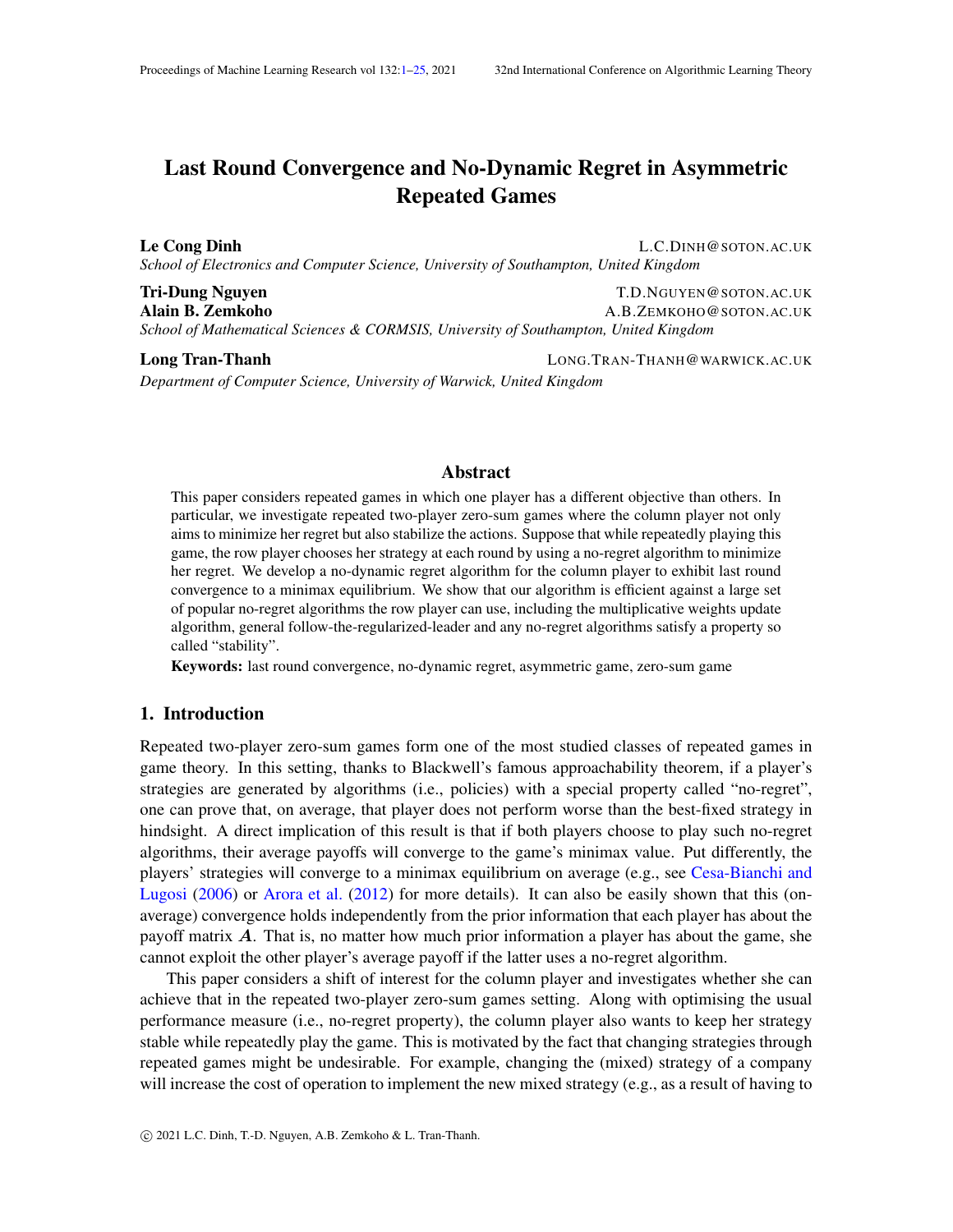

<span id="page-1-0"></span>Figure 1: Player Strategies Spiraling Outwards In MWU vs Last Round Convergence in LRCA in Matching Pennies after 2500 iterations with the Same Initial Condition.

hire new equipment and employees). Therefore, the company often aims to maximise the revenue (i.e., the average payoff) and reduce the cost of operation by having a stable strategy. For another example, consider a government-owned company, for whom, along with the average benefit, keeping the market stable is one of the key goals to increase social welfare. Finally, in system design, the designer (the column player) will want the participant (the row player) to play a particular strategy so that the system is well behaved. In the online learning literature, maximising the average payoff and achieving the system's stability are often viewed as conflicting goals. That is, if all the player in a system follows a selfish behaviour (e.g., an FTRL no-regret algorithm) to maximise their payoff, then the dynamic of the system could become chaotic, and last round convergence never happens (e.g., see [Mertikopoulos et al.](#page-14-0) [\(2018\)](#page-14-0) for more details). Figure [1](#page-1-0) demonstrates a simple game of matching pennies where the dynamic of two selfish players using Multiplicative Weight Update (MWU) (i.e., the blue trajectory) leads to outwards spirals with different step size  $\mu$ . Thus, the Nash equilibrium point(i.e., the centre point) can never be achieved in this situation. The question is, whether there is a way to achieve both no-regret and stability in a system?

In this paper, we show that it is possible to exploit the no-regret algorithms to achieve both stability and no-dynamic regret; that is, the regret compared to each round's best action. In the fully adversarial setting, it is impossible to achieve no-dynamic regret property and therefore, state-ofthe-art algorithms instead measure the success by comparing the regret with the best-fixed strategy in hindsight. By looking deeper into the adversarial setting and analysing strategic players' behaviour, one can achieve a much stronger concept of regret: dynamic regret.

The intuition behind this result can be explained as follows: If the row player believes that the goal for both players is to maximise their average payoffs(i.e., a fully adversary setting since the column player tries minimise the payoff of the row player in zero-sum game), then she will typically choose to play a no-regret "type" algorithm to achieve good average performance. Being aware of this, the column player can now choose an algorithm that exploits this information to have no-dynamic regret and last round convergence. We should note here, however, that it is not trivial how this can be efficiently done. For example, if the column player keeps playing the same strategy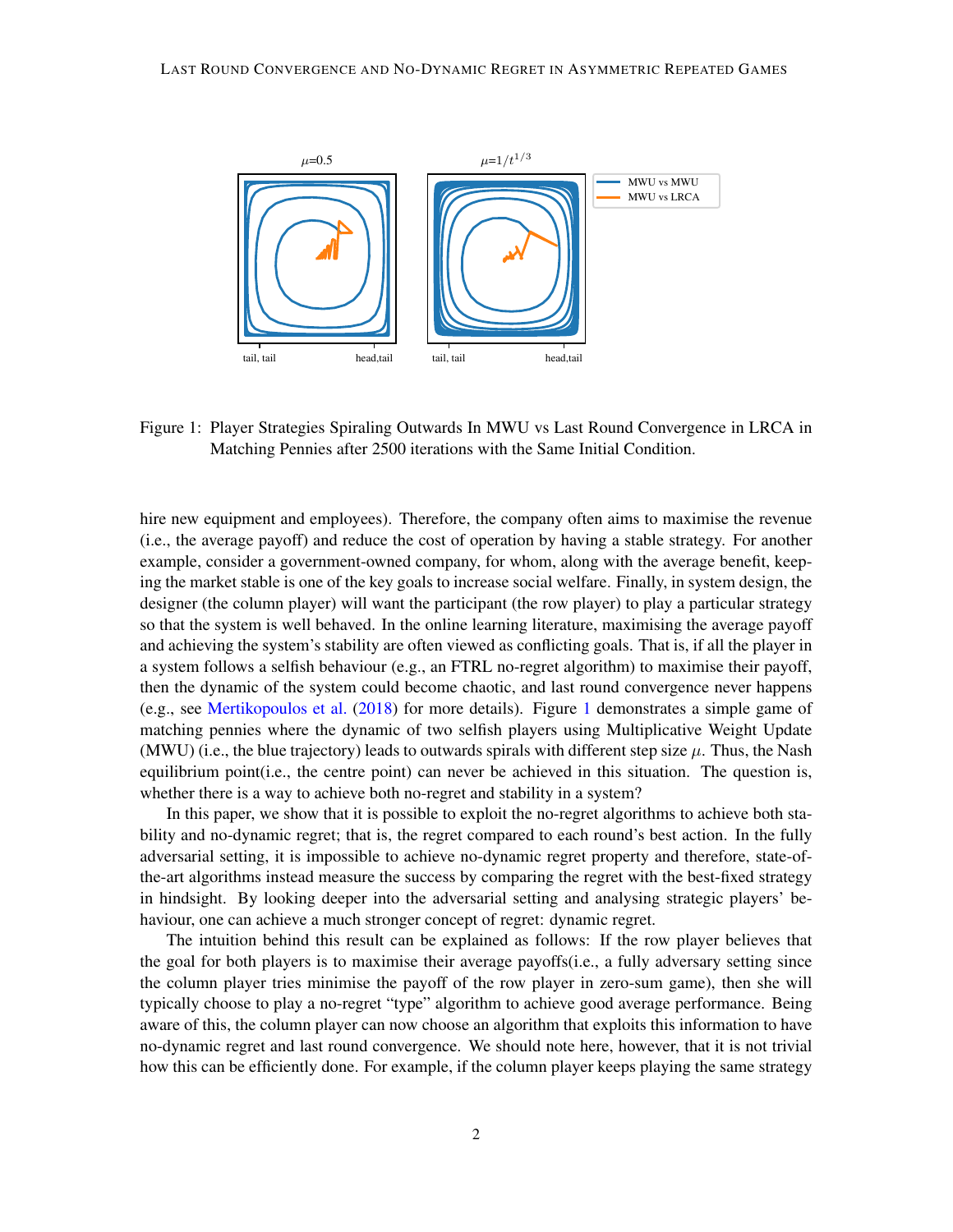(i.e., the minimax equilibrium), then while the system might achieve stability as the strategy of the row player will converge to the best response, this is not a no-regret algorithm and therefore, far away from being a no-dynamic regret algorithm.

## 1.1. Our contributions

Motivated by the abovementioned challenge, we propose a new algorithm that achieves no-dynamic regret for the column player in the case the row player follows a no-regret "type" algorithm. In contrast to normal no-regret algorithms that take best-fixed strategy as the milestone, dynamic regret(e.g., see [Besbes et al.](#page-13-2) [\(2015\)](#page-13-2)) compares the regret with the optimal strategy in hindsight. Thus, dynamic regret is a much stronger concept than normal regret, especially when every fixed strategy performs poorly in the game. In adversarial setting, we show that one player can leverage the other strategic player's behaviour to achieve a no-dynamic regret algorithm. In the general case, we introduce a method for the column player to have no-regret property against the row player's random strategies while still maintaining no-dynamic regret property against no-regret algorithm of the row player.

Furthermore, while on-average convergence has been extensively studied, it is still an open question whether last round convergence can be achieved, especially when the row player is also playing a no-regret algorithm (see Section [1.2](#page-2-0) for more details). Against this background, we show that our algorithm, called the *L*ast *R*ound *C*onvergence in *A*symmetric games (LRCA), provably achieves last round convergence to a minimax equilibrium of the corresponding game. As shown in Figure [1,](#page-1-0) our Last Round Convergence Algorithm (LRCA) (i.e., the orange trajectory) converges to the Nash equilibrium of the Matching Pennies game while playing against the MWU with different step size  $\mu$ . We prove that in our setting if the column player follows LRCA and the row player follows an algorithm from a wide set of common no-regret algorithms, then last round convergence to the minimax equilibrium of the game can be achieved. Note that in the case the horizon of play is unknown, the row player needs to employ a decreasing learning rate to make the algorithm noregret. It means that the new observation feedback will be discounted compared to the old feedback. [Lin et al.](#page-14-1) [\(2020\)](#page-14-1) argues that this discounted new feedback is counter-intuitive and unjustifiable from economic principles. Thus, it is important to consider the no-regret learning dynamic where the learner does not impose a decreasing step size. In this paper, we allow the row player to play different algorithms, including  $\mu$ -regret algorithms (i.e., constant step size) in which even the average convergence in self-play is not yet known.

Overall this paper has two main contributions. First, by allowing different strategy between the column and row player, we propose an algorithm that leads to last round convergence in many situations, which were proved not to hold (i.e., there is no last round convergence) in symmetric information settings; see Sections [3](#page-5-0) for more details. Second, we show that by using the algorithm, the column player can achieve no-dynamic regret property; see Section [4](#page-12-0) for more details. This answer the question of how to achieve both maximizing the average payoff and stability in a repeated game.

#### <span id="page-2-0"></span>1.2. Related work

It is well-known that if both players use no-regret algorithms, their average strategies converge to a minimax equilibrium with the convergence rate of  $\mathcal{O}(T^{-1/2})$ ; cf. [Freund and Schapire](#page-14-2) [\(1999\)](#page-14-2). [Daskalakis et al.](#page-13-3) [\(2011\)](#page-13-3) and [Rakhlin and Sridharan](#page-14-3) [\(2013\)](#page-14-3) have further improved this result by de-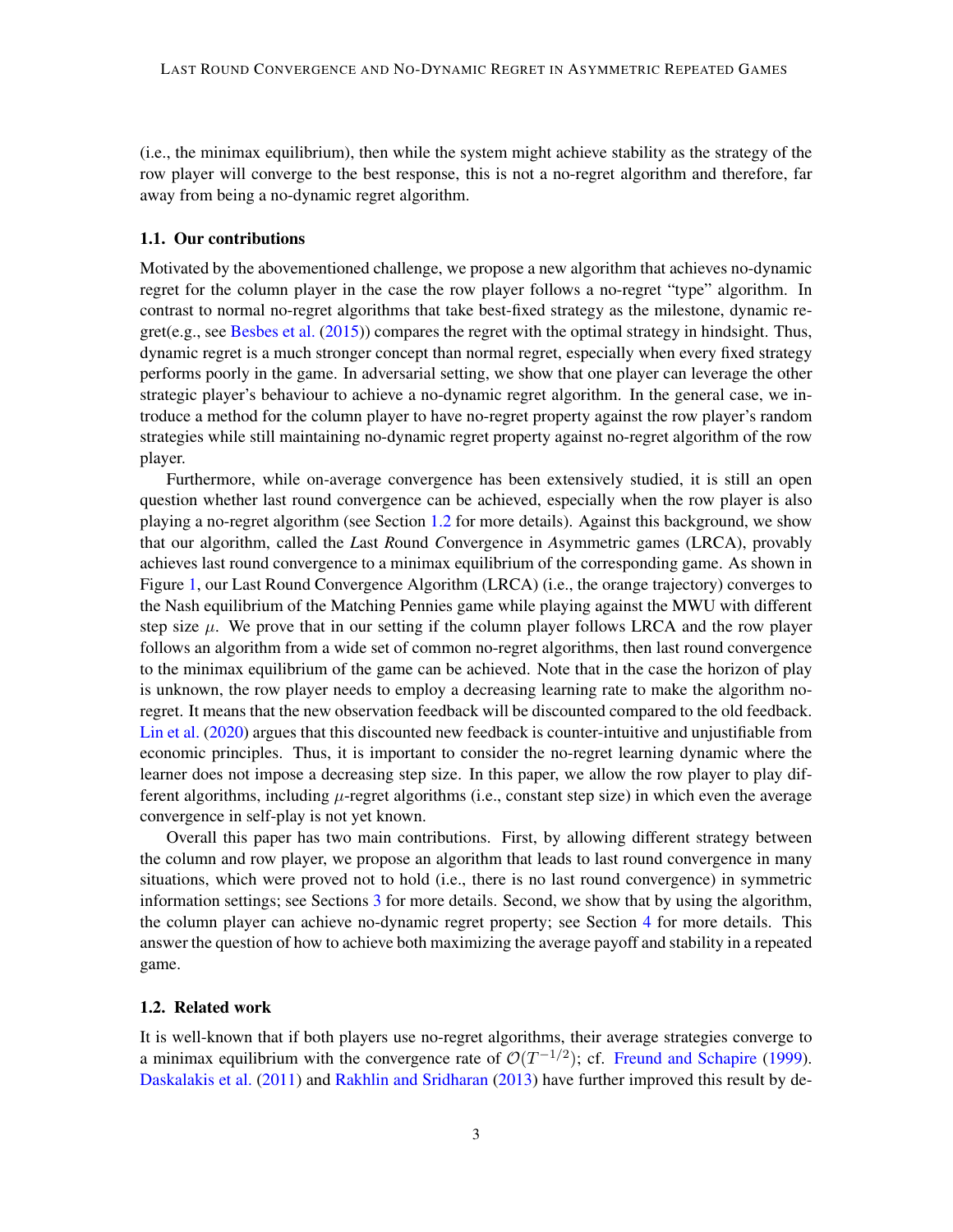veloping no-regret algorithms with near-optimal convergence rate of  $\mathcal{O}(\frac{\log(T)}{T})$  $\frac{f_5(I)}{T}$ ). However, despite the extensive literature on no-regret algorithms, these algorithms typically provide on-average convergence only, but not last round convergence. For example, [Bailey and Piliouras](#page-13-4) [\(2018\)](#page-13-4) proved that in games with an interior Nash equilibrium point, if the players use the multiplicative weights update (MWU) algorithm, then the last round strategy converges to the boundary. In addition, [Mertikopoulos et al.](#page-14-0) [\(2018\)](#page-14-0) showed that by using regularized learning, the system's behaviour is Poincare recurrent; that is, there is a loop in the strategy dynamics of the players. This undesirable feature causes many issues in game theory and applications, including unwanted cyclic behaviour in training Generative Adversarial Networks (GANs). Thus, a learning dynamic leading to last round convergence is of importance in the development of the field (e.g., see [Daskalakis et al.](#page-13-5) [\(2017\)](#page-13-5) for more details). Note that in a recent paper, [Daskalakis and Panageas](#page-13-6) [\(2018\)](#page-13-6) proved that if both players use the optimistic multiplicative weights update algorithm (OMWU), then we have last round convergence to the minimax equilibrium if this equilibrium point is unique. This last round convergence result also requires another restrictive assumption, namely: The constant step size of the update mechanism has to be calculated from the payoff matrix  $\boldsymbol{A}$  of the game. Therefore, if the row player does not know the matrix  $\vec{A}$  of the game, OMWU cannot guarantee the last round convergence (as it requires both players to know matrix  $\vec{A}$ ). Besides, if the row player plays different no-regret algorithms such as MWU or FTRL, which are widely used in many applications, OMWU cannot lead to the last round convergence. This raises the question of whether there could be a robust algorithm, when playing against different no-regret algorithms, converging at the last round to minimax equilibrium.

#### <span id="page-3-2"></span>1.3. Key assumptions

<span id="page-3-0"></span>To proceed with the development of this paper, we make the following two assumptions:

- 1. The column player can get an arbitrarily close estimation of her minimax equilibrium.
- <span id="page-3-1"></span>2. The row player follows a no-regret "type" algorithm.

The rationale of these assumptions can be explained as follows: Assumption [1](#page-3-0) can arise from asymmetric information two-player zero-sum games in which the column player knows the matrix A of the game. In this case, the column player can calculate the exact minimax equilibrium using linear programming. Realistic examples for this setting include problems from the security games domain, where an attacker can store the feedback from past observations and analyze the system's behaviour. Thus, the attacker could know the matrix  $\vec{A}$  of the game. Another example comes from the perspective of a new company who enters an existing business market. In this market, every strategy and payoff of the players are revealed. Therefore, when a new company enters the market, they can anticipate their payoff for a particular action of their strategies. Thus, the new incomer knows the matrix  $\vec{A}$  of the game. Note that the asymmetric game assumption might appear in many other applications, and hence we argue that this setting deserves attention from the online learning research community.

In symmetric information games (i.e., both players have the same prior information about the game), if the row player follows a no-regret type algorithm, the column player can first use a noregret algorithm to estimate the minimax equilibrium. Note that in this estimation phase, the column player cannot guarantee the no-dynamic regret property like the asymmetric game. See Section [3.4](#page-11-0) for more details.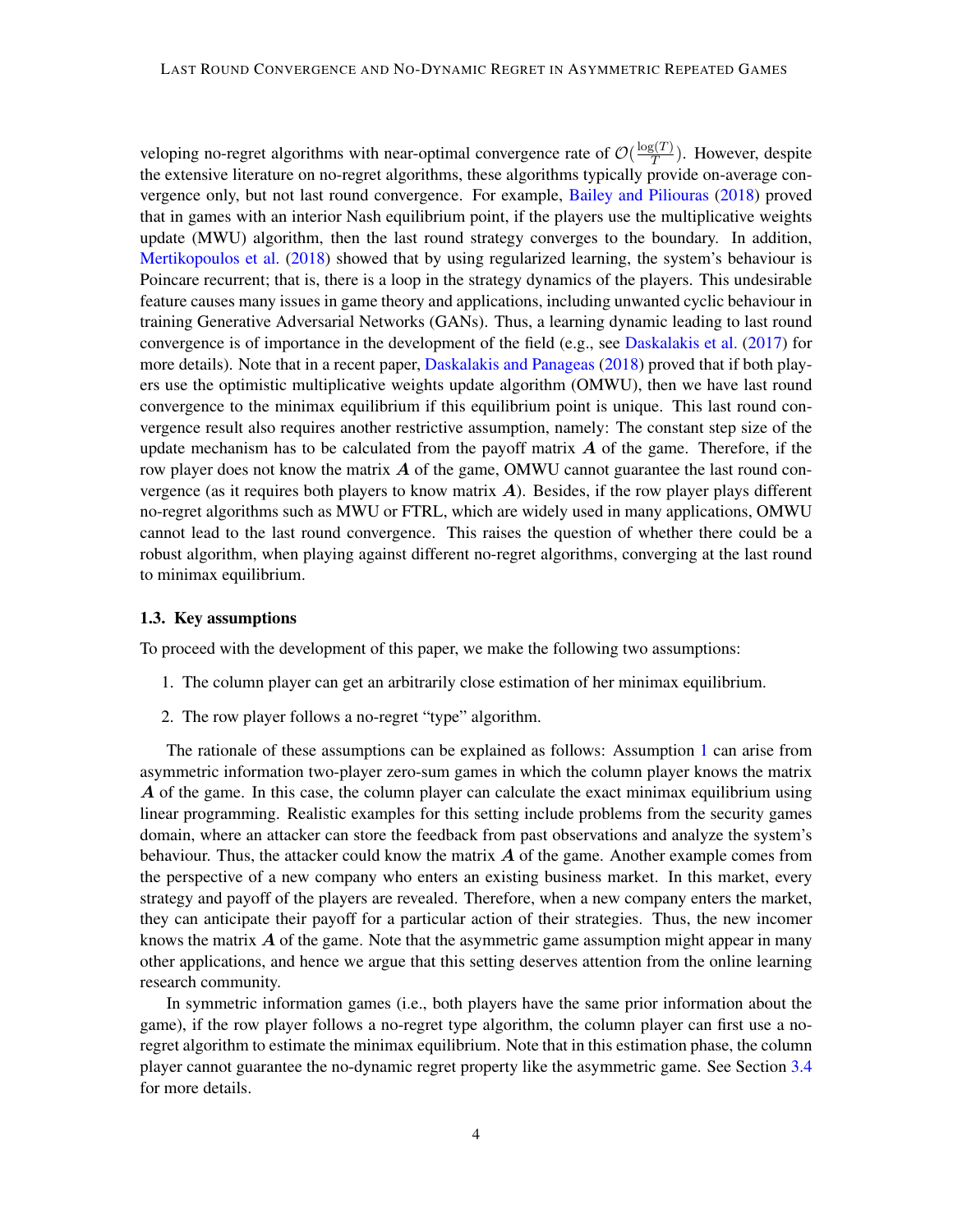Assumption [2](#page-3-1) comes from the vanilla property of no-regret algorithms: without prior information, a player will not do worse than the best-fixed strategy in hindsight by following a no-regret algorithm. In this study, we allow the row player to deviate from a no-regret algorithm in a certain way; that is, she can choose a fixed learning rate. We also consider the full information feedback (see, e.g., [Bailey and Piliouras](#page-13-4) [\(2018\)](#page-13-4), [Daskalakis et al.](#page-13-3) [\(2011\)](#page-13-3), [Freund and Schapire](#page-14-2) [\(1999\)](#page-14-2)).<sup>[1](#page-4-0)</sup>

Note that our setting differs from [Daskalakis and Panageas](#page-13-6) [\(2018\)](#page-13-6) in the following ways: we require neither the knowledge of the update step size nor the uniqueness of the minimax equilibrium. In addition, our result does not require the row player to follow the fixed learning rate OMWU. As such, we argue that our result can be applied to more real-world applications, due to its more reasonable and realistic assumptions (see Section [1.3](#page-3-2) for more detailed discussions).

### 2. Preliminaries

Consider a repeated two-player zero-sum game. This game is described by a  $n \times m$  payoff matrix A and w.l.o.g we assume the entries of A in [0, 1]. The rows and columns of A represent the *pure* strategies of the *row* and *column* players, respectively. We define the set of feasible strategies of the row player, at round t, by  $\Delta_n := \{ \mathbf{x}_t \in \mathbb{R}^n \mid \sum_{i=1}^n \mathbf{x}_t(i) = 1, \ \mathbf{x}_t(i) \ge 0 \ \forall i \in \{1, ..., n\} \}$ . The set of feasible strategies of the column player, denoted by  $\Delta_m$ , is defined in a similar way. At round t, if the row (resp. column) player chooses a mixed strategy  $x_t \in \Delta_n$  (resp.  $y_t \in \Delta_m$ ), then the row player's payoff is  $-x_t^\top A y_t$ , while the column player's payoff is  $x_t^\top A y_t$ . Thus, the row (resp. column) player aims to minimise (resp. maximise) the quantity  $x_t^\top A y_t$  (resp.  $x_t^\top A y_t$ ). John von Neumann's minimax theorem [Neumann](#page-14-4) [\(1928\)](#page-14-4), founding stone in zero-sum games states that

<span id="page-4-1"></span>
$$
\max_{\boldsymbol{y}\in\Delta_m} \min_{\boldsymbol{x}\in\Delta_n} \boldsymbol{x}^\top \boldsymbol{A} \boldsymbol{y} = \min_{\boldsymbol{x}\in\Delta_n} \max_{\boldsymbol{y}\in\Delta_m} \boldsymbol{x}^\top \boldsymbol{A} \boldsymbol{y} = v,
$$
\n(1)

for some  $v \in \mathbb{R}$ . We call a point  $(x^*, y^*)$  satisfying the minimax theorem equation [1](#page-4-1) *the minimax equilibrium of the game*. Throughout this paper, we use the notation  $f(x) := \max_{y \in \Delta_m} x^{\top} A y$ . Since A is a non-zero matrix with entries in [0, 1], we have  $f(x) \geq 0$ . Note that  $(x_l, y^*)$  which satisfy  $f(\bm{x}_l) - v \leq \epsilon$  are  $\epsilon$ -Nash equilibria(i.e.,  $\max_{\bm{y} \in \Delta_m} \bm{x}^\top \bm{A} \bm{y} - \bm{x}^\top \bm{A} \bm{y} \leq \epsilon$  and  $\bm{x}^\top \bm{A} \bm{y} \min_{\bm{x}\in\Delta_n}\bm{x}^\top\bm{A}\bm{y}\leq\epsilon$  ) and  $\epsilon=0$  implies  $\bm{x}_l$  is the Nash equilibrium of the row player. Similarly, if  $\min_{\bm{x} \in \Delta_n} \bm{x}^\top \bm{A} \bm{y} = v$ , then  $\bm{y}$  is also a minimax equilibrium strategy. Next, we define the concept of a *no-dynamic regret* that will play an important role in this paper.

**Definition 1 [\(Besbes et al.](#page-13-2) [\(2015\)](#page-13-2))** *Let*  $x_1, x_2, \ldots$  *be a sequence of mixed strategies played by the row player. An algorithm of the column player that generates a sequence of mixed strategies* y1, y2, . . . *is called a* no-dynamic regret *algorithm if we have*

$$
\lim_{T\to\infty}\frac{DR_T}{T}=0,\;\;where\;\; DR_T:=\sum_{t=1}^{\top}\left(\max_{{\boldsymbol y}\in\Delta_m}{\boldsymbol x}_t^\top{\boldsymbol A}{\boldsymbol y}-{\boldsymbol x}_t^\top{\boldsymbol A}{\boldsymbol y}_t\right).
$$

Here, the no-dynamic regret property is a stronger notion, compared to the usual no-regret property, as the latter, defined by  $R_T=\max_{\bm{y}\in\Delta_m} \frac{1}{T}$  $\frac{1}{T} \sum_{t=1}^{T} x_t^{\top} A(y - y_t)$ , is benchmarked against the best fixed strategy in hindsight. Note that no-dynamic regret is typically impossible to achieve

<span id="page-4-0"></span><sup>1.</sup> Note that the main focus of this paper is on the investigation of the benefit of having asymmetric information. Thus, the analysis of other feedback cases, such as bandit or semi-bandit, is out of scope and remains part of future work.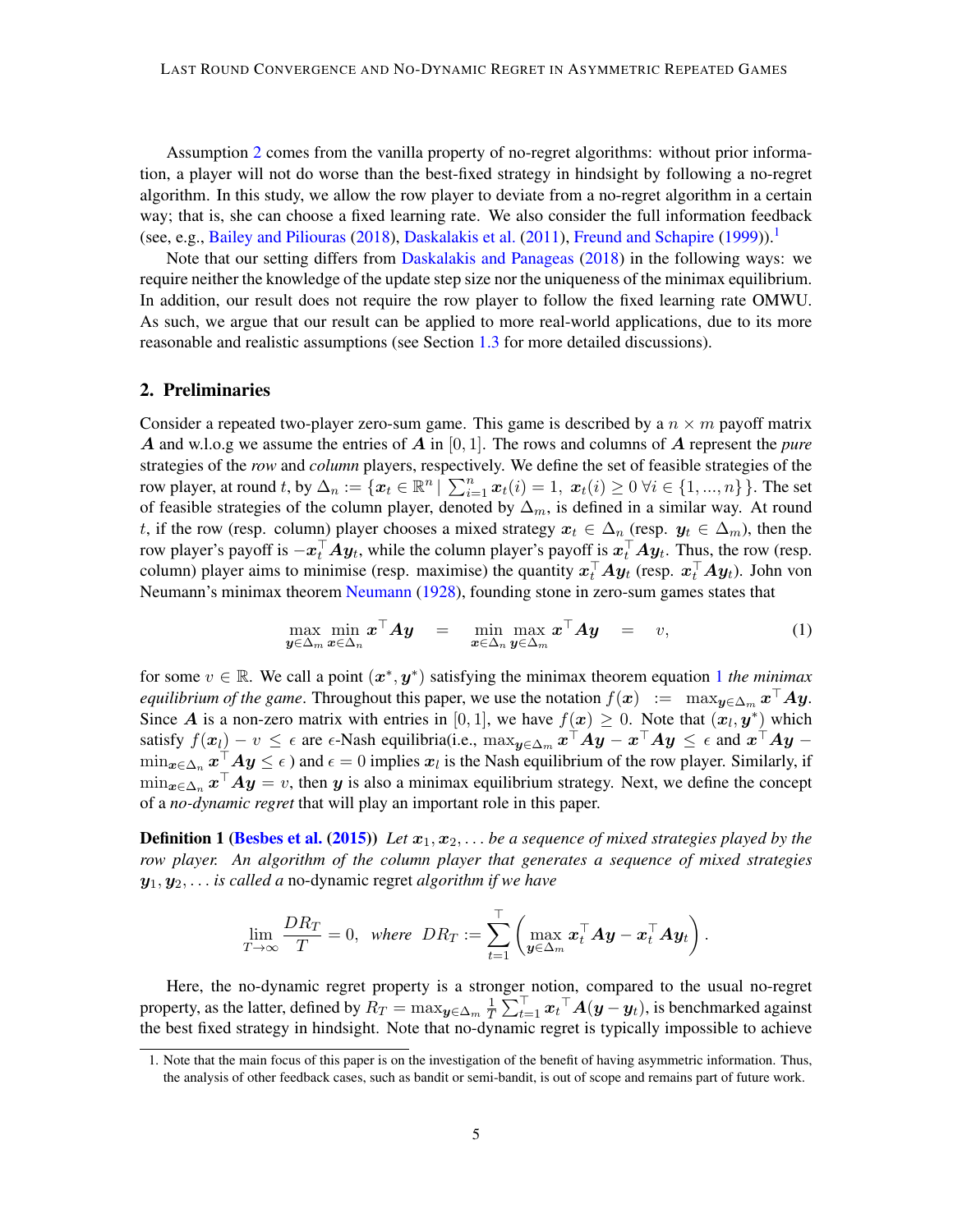with current state of the art algorithms in the adversarial symmetric setting. We will show that in our setting we can design an algorithm that can achieve the no-dynamic regret property.

<span id="page-5-1"></span>Finally, it is important to mention that in this paper, we will use the Kullback-Leibler divergence to understand the behaviour of the row player's strategies.

Definition 2 [\(Kullback and Leibler](#page-14-5) [\(1951\)](#page-14-5)) *The relative entropy or K-L divergence between two vectors*  $\bm{x}_1$  *and*  $\bm{x}_2$  *in*  $\Delta_n$  *is defined as*  $RE(\bm{x}_1\|\bm{x}_2) = \sum_{i=1}^n \bm{x}_1(i) \log\left(\frac{\bm{x}_1(i)}{\bm{x}_2(i)}\right)$  $\bm{x}_2(i)$  $\big)$  .

The Kullback-Leibler divergence is always non-negative. Furthermore, from Gibbs's inequality [\(Mitrinovic and Vasic,](#page-14-6) [1970\)](#page-14-6) we can show that  $RE(x_1||x_2) = 0$  if and only if  $x_1 = x_2$  almost everywhere.

## <span id="page-5-0"></span>3. Last Round Convergence to Minimax Equilibrium

We first start with the investigation of last round convergence in asymmetric information cases. In particular, we present the Last Round Convergence of Asymmetric games (LRCA) algorithm for the column player. We then show that our algorithm is robust to many no-regret algorithms that can be played by the row player, namely: "*stable*" no-regret algorithms MWU/LMWU, general FTRL (i.e., it provides last round convergence when played against these algorithms). Under Assumption [1,](#page-3-0) we first study the case where the column player knows the exact minimax equilibrium  $y^*$  and the value v of the game (i.e. the column player knows the matrix  $A$  of the game). We then consider the case where only estimation of  $y^*$  and v are available to the column player in Section [3.4.](#page-11-0)

For a sequence of strategies  $x_1, x_2, \dots$  played by the row player, the LRCA algorithm (see Algorithm [1\)](#page-6-0) for the column player can be described as follows: At each odd round, the column player plays the minimax equilibrium strategy,  $y^*$ , so that in the next round, she cannot only predict the distance between the current strategy of the row player and a minimax equilibrium, but also prevent the row player from deviating the current strategy. Then, at the following even round, the column player chooses a strategy such that the feedback to the row player,  $Ay_t$ , is a direction towards a minimax equilibrium strategy of the row player. Depending on the distance between the current strategy of the row player and a minimax equilibrium (which is measured by  $f(x_{t-1})$  − v), the column player chooses a suitable step size  $\alpha_t$  so that the strategy of the row player will approach a minimax equilibrium. Note here that  $\beta$  is a constant number and we can fix  $\beta = n^2$ so that our LRCA algorithm is robust against different no-regret algorithms that we consider in this paper. In order to obtain tighter regret convergence rate, we choose two different  $\beta$  in the case of MWU/LMWU and FTRL.

Algorithm [1](#page-6-0) (LRCA) will work for a large set of learning rate, including the constant learning rate case. Simpler algorithms, such that "fictitious play" or "best response to the last feedback" will fail to converge in the simple case of constant learning rate and do not have the no-dynamic regret property in Section [4.](#page-12-0)

In Algorithm [1,](#page-6-0) every odd round the column player keeps playing the same strategy  $y^*$  and thus the row player can realize and exploit this pattern. To avoid this scenario, the column player can randomly choose two successive strategies such that:  $y_{2k-1} + y_{2k} = y^* + (1 - \alpha_{2k})y^* + \alpha_{2k}e_{2k}$ where  $\alpha_{2k}$  and  $e_{2k}$  are chosen according to Algorithm [1.](#page-6-0) By following this method, the cumulative feedback received by the row player in the odd round will stay the same and thus the analysis of Algorithm [1](#page-6-0) remains correct. We will prove in the following subsections that if the column player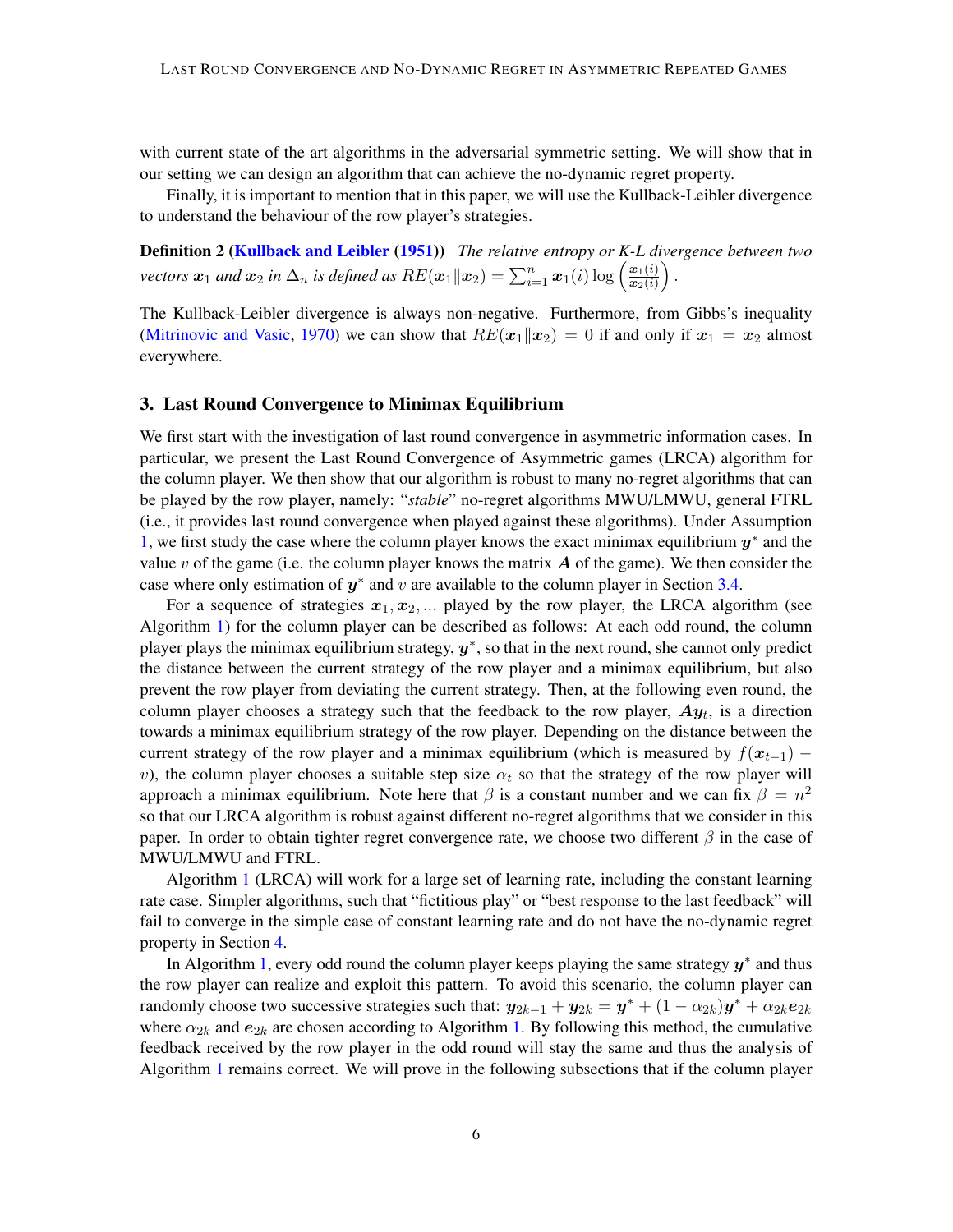follows LRCA and the row player uses one of the aforementioned no-regret algorithms, we will achieve last round convergence to the minimax equilibrium.

Algorithm 1: *L*ast *R*ound *C*onvergence in *A*symmetric algorithm (LRCA)

**Input:** Current iteration  $t$ , past feedback  $\boldsymbol{x}_{t-1}^{\top} \boldsymbol{A}$  of the row player **Output:** Strategy  $y_t$  for the column player if  $t = 2k - 1$ ,  $k \in \mathbb{N}$  then  $y_t = y^*$ end if  $t = 2k, k \in \mathbb{N}$  then  $\boldsymbol{e}_t := \mathop{\mathrm{argmax}}_{e \in \{\boldsymbol{e}_1, \boldsymbol{e}_2, ... \boldsymbol{e}_m\}} \boldsymbol{x}_{t-1}^{\top} \boldsymbol{A} \boldsymbol{e}; \quad f(\boldsymbol{x}_{t-1}) := \max_{\boldsymbol{y} \in \Delta_m} \boldsymbol{x}_{t-1}^{\top} \boldsymbol{A} \boldsymbol{y}$  $\alpha_t := \frac{f(\boldsymbol{x}_{t-1})-v}{\beta}$  $\overset{\alpha_t}{\bm{y}_t} := (1-\alpha_t)\bm{y}^* + \alpha_t\bm{e}_t$ end

#### <span id="page-6-0"></span>3.1. No-Regret Algorithms with Stability Property

We first prove that LRCA can work with a general class of no-regret algorithms, should the no-regret algorithm of the row player have a "stability" property defined below:

**Definition 3** *A no-regret algorithm is stable if*  $\forall t : y_t = y^* \implies x_{t+1} = x_t$ .

The stability property is natural and can be explained as follows. Intuitively, in a good situation where the column player follows  $y^*$  and all the rewards  $Ay^*$  are equal (i.e.,  $Ay^* = [v, v, \dots, v]$ ), the row player's all strategy will provide the same reward and there is no incentive to change the current strategy. Thus, the next strategy of the row player will be the same as the current strategy (i.e.,  $x_{t+1} = x_t$ ) and the column player can use this information to exploit the row player in the next iteration.

There are many no-regret algorithms with stability property. For example, we prove below that a wide class of no-regret algorithms, Follow The Regularized Leader (FTRL), are stable:

**Lemma 4** *Suppose the row player follows a FTRL algorithm with regularizer*  $R(x)$  *defined as:* 

$$
\boldsymbol{x}_t = \operatorname*{argmin}_{\boldsymbol{x} \in \Delta_n} \mu \boldsymbol{x}^\top \left( \sum_{i=1}^{t-1} \boldsymbol{A} \boldsymbol{y}_i \right) + R(\boldsymbol{x}).
$$

*If there exists a fully-mixed minimax equilibrium strategy for the row player, then FTRL is stable.*

**Proof** As there exists a fully-mixed minimax equilibrium strategy for the row player, we have  $\boldsymbol{A}\boldsymbol{y}^{\ast}=[v,\ldots,v]^{T}$ . Thus, we have:

$$
\boldsymbol{x}^\top \boldsymbol{A} \boldsymbol{y}^* = v \quad \forall \boldsymbol{x} \in \Delta_n.
$$

When the column player follows the minimax strategy, the minimization for  $x_t$  and  $x_{t+1}$  only differ by a constant term  $v$ , so their solutions are the same.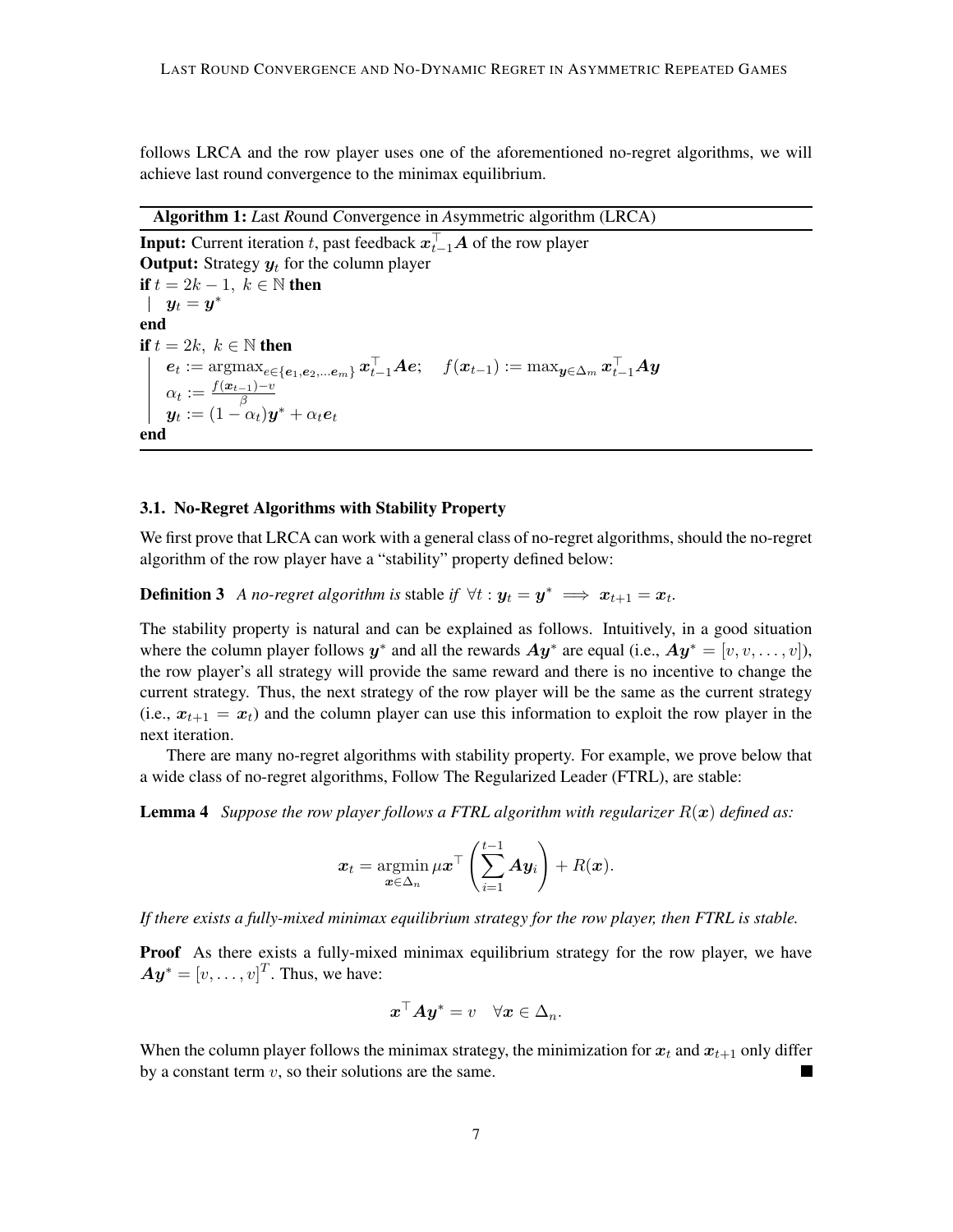Note that the FTRL framework, with appropriately chosen  $R(x)$ , can recover many popular noregret algorithms, such as online mirror descent, multiplicative weights update, and Hannan's algorithm (a.k.a. Follow the Perturbed Leader). See, e.g., [\(McMahan,](#page-14-7) [2011;](#page-14-7) [Arora et al.,](#page-13-1) [2012\)](#page-13-1) for more details. Following the stability property, we prove the LRCA can lead to  $\epsilon$ -Nash equilibrium, where  $\epsilon$  can be chosen arbitrarily small:

<span id="page-7-0"></span>Theorem 5 *Assume that the row player follows a stable no-regret algorithm and* n *is the row player's strategy dimension. Then, by following LRCA, for any*  $\epsilon > 0$ , there exists  $l \in \mathbb{N}$  such that  $\frac{\mathcal{R}_l}{l} = \mathcal{O}(\frac{\epsilon^2}{n})$  $\frac{\epsilon^2}{n}$ ) and  $f(\boldsymbol{x}_l) - v \leq \epsilon$ .

The proof is given in Appendix A. For no-regret algorithms with optimal regret bound  $\mathcal{R}_l = O($ √ l), following Theorem [5,](#page-7-0) the players will reach an  $\epsilon$ -Nash equilibrium in at most  $\mathcal{O}(\frac{1}{\epsilon})$  $(\frac{1}{\epsilon})^4$  rounds. Due to the full information feedback assumption, the column player will know when the row player plays an  $\epsilon$ -Nash equilibrium strategy. Depending on the number of rounds, the column player can lead the row player to play any  $\epsilon$ -Nash equilibrium, after that switching from LRCA to  $y^*$  so the row player will remain to play the  $\epsilon$ -Nash equilibrium (due to the stability property).

With the stability property, we prove that LRCA can drive the row player to play an  $\epsilon$ -Nash equilibrium, where  $\epsilon$  can be chosen arbitrarily small. However, in situations where the stability property does not hold (i.e.,  $Ay^* \neq [v, v, \dots, v]$  or the row player follows  $\mu$ -regret algorithms with constant step size), we need different analyses for LRCA. In the following sections, we provide refined analyses for the LRCA algorithm with respect to specific algorithms followed by the row player.

### 3.2. Last Round Convergence under MWU/LMWU

One of the most well-studied no-regret algorithms in the game theory literature is the multiplicative weights update (MWU) method, which can be defined as follows:

**Definition 6 [\(Freund and Schapire](#page-14-2) [\(1999\)](#page-14-2))** *Let*  $y_1, y_2, ...$  *be a sequence of mixed strategies played by the column player. The row player is said to follow the MWU algorithm if strategy*  $x_{t+1}$  *is updated as follows:*

$$
\begin{aligned}\n\boldsymbol{x}_{t+1}(i) &= \boldsymbol{x}_t(i) \frac{e^{-\mu_t \boldsymbol{e}_i^\top \boldsymbol{A} \boldsymbol{y}_t}}{Z_t}, \ i \in \{1, \dots n\}, \\
\text{where } \begin{cases}\nZ_t &= \sum_{i=1}^n \boldsymbol{x}_t(i) e^{-\mu_t \boldsymbol{e}_i^\top \boldsymbol{A} \boldsymbol{y}_t}, \mu_t \in [0, \infty) \ \text{is a parameter}, \\
\boldsymbol{e}_i, \ i \in \{1, \dots, n\}, \ \text{is the unit-vector with 1 at the } i\text{th component.}\n\end{cases}\n\end{aligned}
$$

[Bailey and Piliouras](#page-13-4) [\(2018\)](#page-13-4) proved that if both players follow MWU then in the case of interior minimax equilibrium, the strategies will move away from the equilibirium and towards the boundary (e.g., the blue trajectory in Figure [1\)](#page-1-0).

A variant of MWU is the Linear Multiplicative Weight Update (LMWU), which is also a noregret algorithm with suitable step size:

Definition 7 *The row player is said to play the LMWU if the row player updates the strategy as follows:*

$$
\boldsymbol{x}_{t+1}(i) = \frac{\boldsymbol{x}_t(i)(1 - \mu_t \boldsymbol{e}_i^\top \boldsymbol{A} \boldsymbol{y}_t)}{\sum_{j=1}^n \boldsymbol{x}_t(j)(1 - \mu_t \boldsymbol{e}_j^\top \boldsymbol{A} \boldsymbol{y}_t)} \ \forall i \in \{1, \dots n\}.
$$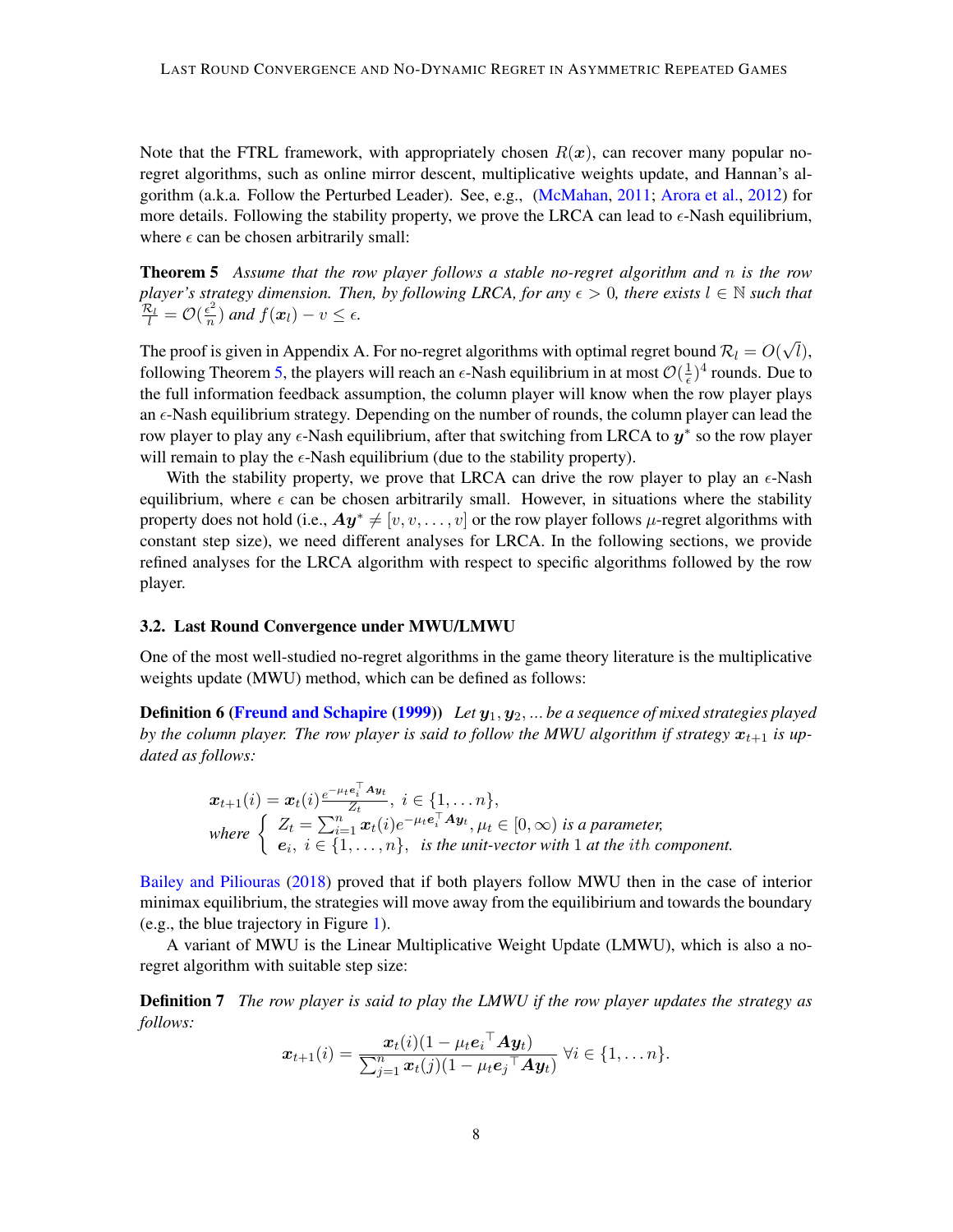In this subsection, we prove that Algorithm [1](#page-6-0) (LRCA) played by the column player will lead to last round convergence in the case of MWU/LMWU. The following lemma shows that the relative entropy between strategy of the row player and the minimax equilibrium is non-increasing.

<span id="page-8-0"></span>Lemma 8 *Assume that the row player follows the MWU/LMWU algorithm with a non-increasing step size*  $\mu_t$  *such that there exists*  $t' \in \mathbb{N}$  *with*  $\mu_{t'} \leq \frac{1}{3}$ 3 *. If the column player follows LRCA with*  $\beta > 2$  *then* 

<span id="page-8-2"></span>
$$
RE\left(\mathbf{x}^*\|\mathbf{x}_{2k-1}\right) - RE\left(\mathbf{x}^*\|\mathbf{x}_{2k+1}\right) \ge \frac{1}{2}\mu_{2k}\alpha_{2k}(f(\mathbf{x}_{2k-1}) - v) \ \ \forall k \in \mathbb{N}: \ \ 2k \ge t',
$$

*where* RE *denotes the relative entropy, which is defined in Definition [2.](#page-5-1)*

This Lemma can be used to prove the following result:

**Theorem 9** Let A be an  $n \times m$  non-zero matrix with entries in [0, 1]. Assume that the row player follows the MWU/LMWU algorithm with a non-increasing step size  $\mu_t$  such that  $\lim_{T\to\infty}\sum_{t=1}^{\top}\mu_t=$  $\infty$  and there exists  $t' \in \mathbb{N}$  with  $\mu_{t'} \leq \frac{1}{3}$  $\frac{1}{3}$ . If the column player plays LRCA then there exists a minimax  $\epsilon$ quilibrium  $\bar{x}^*$ , such that  $\lim_{t\to\infty} R\check{E}(\bar{x}^*\|x_t)=0$  and thus  $\lim_{t\to\infty} x_t=\bar{x}^*$  almost everywhere *and*  $lim_{t\to\infty} y_t = y^*$ .

**Proof** Let  $x^*$  be a minimax equilibrium strategy of the row player  $(x^*$  may not be unique). Since  $\mu_t$  is a non-increasing step size, there exists t' such that  $\mu_t \leq \frac{1}{3}$  $\frac{1}{3}$  for all  $t \geq t'$ . Following Lemma [8,](#page-8-0) for all  $k \in \mathbb{N}$  such that  $2k \ge t'$ , we have

<span id="page-8-1"></span>
$$
RE(\boldsymbol{x}^*||\boldsymbol{x}_{2k+1}) - RE(\boldsymbol{x}^*||\boldsymbol{x}_{2k-1}) \leq -\frac{1}{2}\mu_{2k}\alpha_{2k}(f(\boldsymbol{x}_{2k-1}) - v).
$$
\n(2)

Thus, the sequence of relative entropy  $RE(x^*||x_{2k-1})$  is non-increasing for all  $k \geq \frac{t'}{2}$  $\frac{t}{2}$ . As the sequence is bounded below by 0, it has a limit for any minimax equilibrium strategy  $x^*$ . Since  $t'$  is a finite number and  $\sum_{t=1}^{\infty} \mu_t = \infty$ , we have  $\sum_{t=t'}^{\infty} \mu_t = \infty$ . Thus,

$$
\lim_{T \to \infty} \sum_{k = \left\lceil \frac{t'}{2} \right\rceil}^{T} \mu_{2k} = \infty.
$$

We will prove that  $\forall \epsilon > 0$ ,  $\exists h \in \mathbb{N}$  such that following LRCA for the column player and MWU/LMWU algorithm for the row player, the row player will play strategy  $x_h$  at round h and  $f(x_h) - v \leq \epsilon$ . In particular, we prove this by contradiction. That is, suppose that  $\exists \epsilon > 0$  such that  $\forall h \in \mathbb{N}, f(\boldsymbol{x}_h) - v > \epsilon$ . Then  $\forall k \in \mathbb{N},$ 

$$
\alpha_{2k}(f(\boldsymbol{x}_{2k-1})-v)=\frac{(f(\boldsymbol{x}_{2k-1})-v)^2}{\beta}>\frac{e^2}{\beta}.
$$

Let k vary from  $\left[\frac{t'}{2}\right]$  $\left[\frac{t'}{2}\right]$  to T in equation [\(2\)](#page-8-1). By summing over k, we obtain:

$$
RE({\boldsymbol{x}}^*\|{\boldsymbol{x}}_{2T+1}) \leq RE({\boldsymbol{x}}^*\|{\boldsymbol{x}}_{t'}) - \frac{1}{2}\sum_{k=\left\lceil\frac{t'}{2}\right\rceil}^T \mu_{2k} \alpha_{2k} (f({\boldsymbol{x}}_{2k-1}) - v) \\ \leq RE({\boldsymbol{x}}^*\|{\boldsymbol{x}}_{t'}) - \frac{1}{2}\frac{e^2}{\beta}\sum_{k=\left\lceil\frac{t'}{2}\right\rceil}^T \mu_{2k}.
$$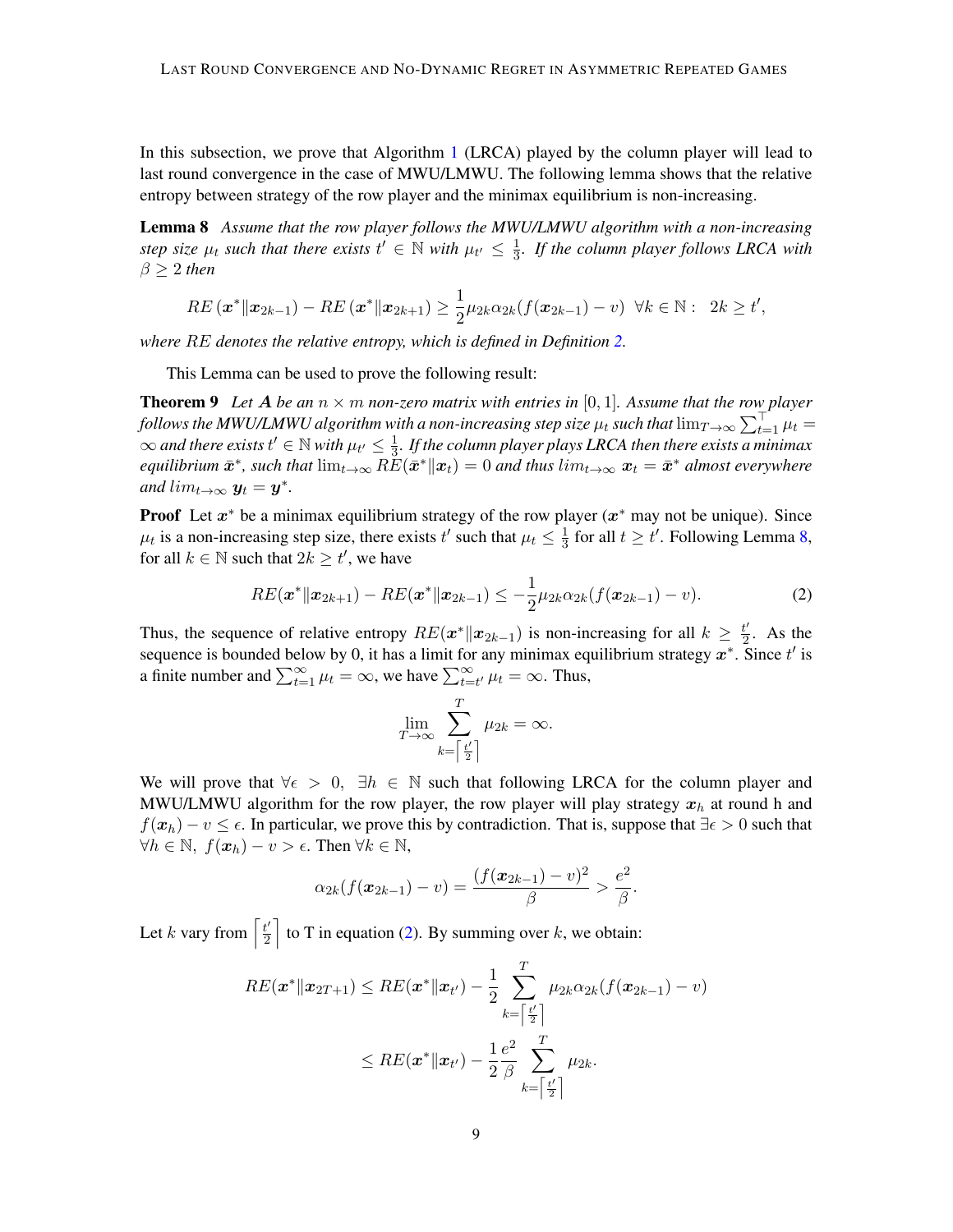Since  $\lim_{T\to\infty}\sum_{k=\lceil \frac{t'}{2} \rceil}^T$  $\frac{d}{2} \binom{n}{2}$   $\mu_{2k} = \infty$  and  $RE(\boldsymbol{x}^* \| \boldsymbol{x}_{T+1}) \geq 0$ , which contradicts our assumption about  $\forall h \in \mathbb{N}, f(\boldsymbol{x}_h) - v > \epsilon$ .

Now, we take a sequence of  $\epsilon_k > 0$  such that  $\lim_{k \to \infty} \epsilon_k = 0$ . Then for each k, there exists  $x_{t_k} \in \Delta_n$  such that  $v \le f(x_{t_k}) \le v + \epsilon_k$ . As  $\Delta_n$  is a compact set and  $x_{t_k}$  is bounded then following the Bolzano-Weierstrass theorem, there is a convergence subsequence  $x_{\bar{t}_k}$ . The limit of that sequence,  $\bar{x}^*$ , is a minimax equilibrium strategy of the row player (since  $f(\bar{x}^*) = f(\lim_{k \to \infty} x_{\bar{t}_k}) =$  $\lim_{k\to\infty} f(\mathbf{x}_{\bar{t}_k}) = v$ ). Combining with the fact that  $RE(\bar{\mathbf{x}}^* \| \mathbf{x}_{2k-1})$  is non-increasing for  $k \geq \left\lceil \frac{t'}{2} \right\rceil$  $\frac{t'}{2}$ and  $RE(\bar{x}^* \| \bar{x}^*) = 0$ , we have  $\lim_{k \to \infty} RE(\bar{x}^* \| x_{2k-1}) = 0$ . We also note that

$$
RE(\bar{x}^* \| x_{2k}) - RE(\bar{x}^* \| x_{2k-1}) = \mu_{2k-1} \bar{x}^{* \top} A y_{2k-1} + \log \left( \sum_{i=1}^n x_{2k-1}(i) e^{-\mu_{2k-1} e_i \top} A y^* \right)
$$
  

$$
\leq \mu_{2k-1} v + \log \left( \sum_{i=1}^n x_{2k-1}(i) e^{-\mu_{2k-1} v} \right) = 0,
$$

following the fact that  $\bm{x}^{*{\top}}\bm{A}\bm{y}\leq v$  for all  $\bm{y}\in\Delta_m$  and  $\bm{x}^{\top}\bm{A}\bm{y}^*\geq v$  for all  $\bm{x}\in\Delta_n.$  Thus, we have  $\lim_{k\to\infty} RE(\bar{x}^* \| x_{2k}) = 0$  as well. Subsequently,  $\lim_{t\to\infty} RE(\bar{x}^* \| x_t) = 0$ , which concludes the proof.

The optimal step size  $\alpha_t$  in the case of MWU is  $\alpha_t = \frac{f(x_{t-1}) - v}{u_t f(x_{t-1})}$  $\frac{f(\mathbf{x}_{t-1}) - v}{\mu_t f(\mathbf{x}_{t-1})}$ . However, in order to make LRCA robust against other algorithms of the row player, we choose the step size as shown in the algorithm. In LRCA [1,](#page-6-0) if we have  $f(x_t) - v \leq \epsilon$ , then

$$
min_{\mathbf{x}\in\Delta_n}\mathbf{x}^\top A\mathbf{y}_t \ge (1-\alpha_t)v \ge (1-\epsilon)v \implies v - min_{\mathbf{x}\in\Delta_n}\mathbf{x}^\top A\mathbf{y}_t \le \epsilon.
$$

It is easy to show that these inequalities imply  $(x_t, y_t)$  is  $2\epsilon$ -nash equilibrium. Follow Lemma [8](#page-8-0) in the case of constant learning rate  $\mu_t = \mu$ , we have the complexity of the algorithm in order to achieve  $\epsilon$ -nash equilibrium is  $\mathcal{O}(\frac{\log(n)/\mu}{\epsilon^2})$  $\frac{(n)/\mu}{\epsilon^2}$ ).

#### 3.3. Last Round Convergence under FTRL

We now consider a more general form of no-regret algorithms, namely Follow the Regularized Leader (e.g., see [Abernethy et al.](#page-13-7)  $(2008)$ ).

**Definition 10** *The row player is said to play the FTRL with*  $\sigma$ -strongly convex regularizer:  $F(x)$  if *the row player updates the strategy as follows:*

<span id="page-9-0"></span>
$$
\boldsymbol{x}_t = \operatorname*{argmin}_{\boldsymbol{x} \in \Delta_n} G_t(\boldsymbol{x}) = \boldsymbol{x}^\top \left( \sum_{i=1}^{t-1} \boldsymbol{A} \boldsymbol{y}_i \right) + \frac{1}{\mu} F(\boldsymbol{x}).
$$

FTRL covers a large set of well-known no-regret algorithms. For instance, if the negative entropy function is used as the regularizer, then FTRL results in a fixed step-size Multiplicative Weight Update. In the case of Euclidean regularizer, the FTRL becomes the famous Online Mirror Descent with lazy projection (e.g. see [Shalev-Shwartz et al.](#page-14-8) [\(2012\)](#page-14-8)). We now have an analysis about last round convergence when play against the general FTRL :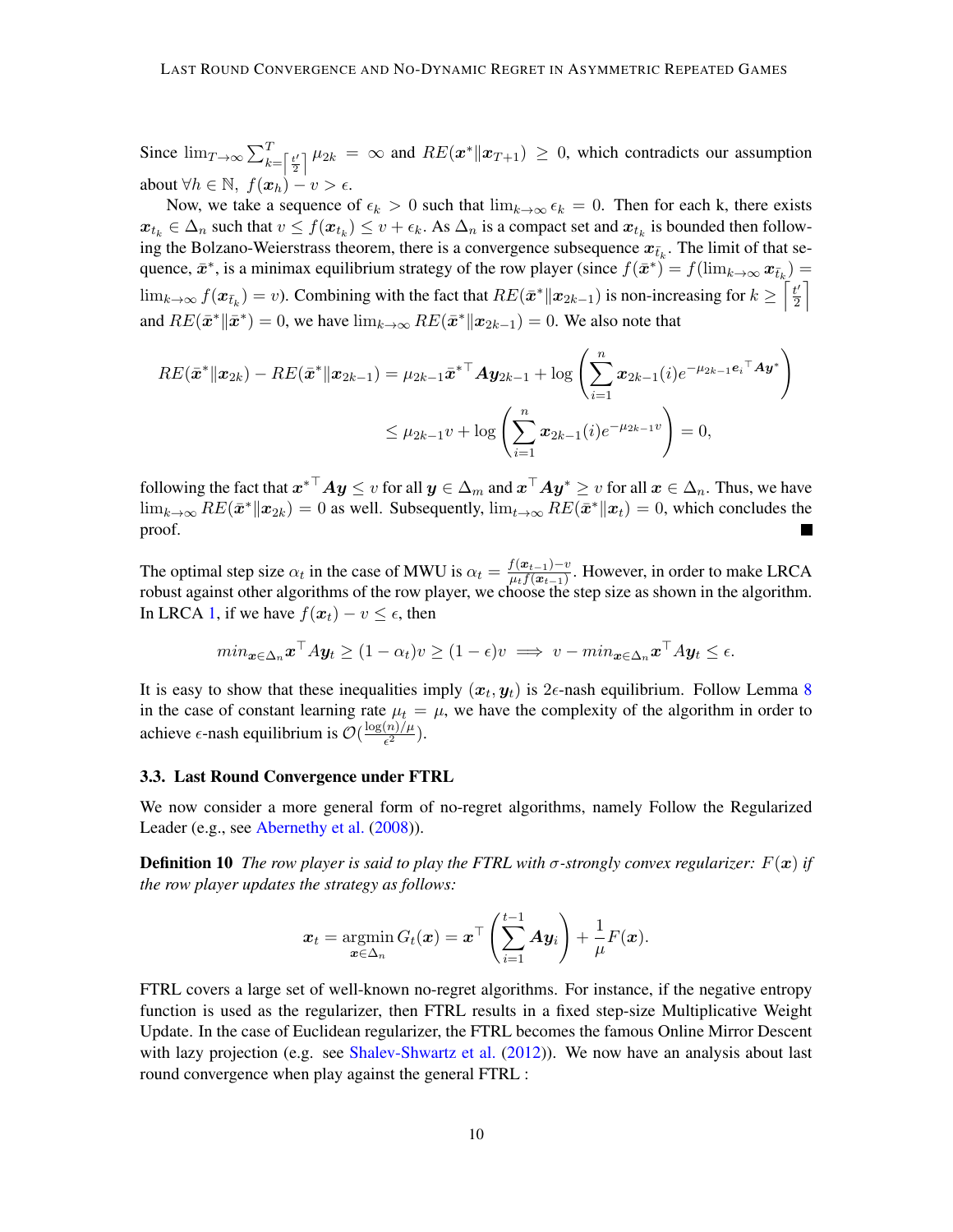Theorem 11 *Assume that the row player follows the FTRL with* σ*-strongly convex regularizer:*  $F(x)$  with fixed step such that  $\mu \leq 1$  $\mu \leq 1$  and  $\sigma \geq 1$ . Then if the column player follows the Algorithm 1 (LRCA) with  $\beta \geq n^2$ , there will be last round convergence to the minimax equilibrium.

**Proof** Let  $x^*$  be a minimax equilibrium of the row player. Denote  $H_t(x^*) = G_t(x^*) - G_t(x_t)$ , following properties of strongly convex function we have:

$$
H_t \geq \frac{\sigma}{2\mu} \|x^* - x_t\|^2.
$$

Thus, if  $H_t(\mathbf{x}^*)$  converges to 0 then we have  $\mathbf{x}_t$  converges to  $\mathbf{x}^*$ . We will prove that

$$
H_{t-1}(\boldsymbol{x}^*) - H_{t+1}(\boldsymbol{x}^*) \geq \frac{(f(\boldsymbol{x}_{t-1}) - v)^2}{2n^2} \quad \forall t = 2k.
$$

From the definition of  $H_t$  we have:

$$
H_{t-1}(\boldsymbol{x}^*) - H_{t+1}(\boldsymbol{x}^*) = (G_{t+1}(\boldsymbol{x}_{t+1}) - G_{t-1}(\boldsymbol{x}_{t-1})) - (G_{t+1}(\boldsymbol{x}^*) - G_{t-1}(\boldsymbol{x}^*))
$$
  
=  $(G_{t-1}(\boldsymbol{x}_{t+1}) - G_{t-1}(\boldsymbol{x}_{t-1}) + \boldsymbol{x}_{t+1}^\top \mathbf{A}(\boldsymbol{y}_{t-1} + \boldsymbol{y}_t)) - \boldsymbol{x}^{* \top} \mathbf{A}(\boldsymbol{y}_{t-1} + \boldsymbol{y}_t)$   
 $\geq \frac{\sigma}{2\mu} ||\boldsymbol{x}_{t+1} - \boldsymbol{x}_{t-1}||^2 + \boldsymbol{x}_{t+1}^\top \mathbf{A}(\boldsymbol{y}_{t-1} + \boldsymbol{y}_t) - \boldsymbol{x}^{* \top} \mathbf{A}(\boldsymbol{y}_{t-1} + \boldsymbol{y}_t),$  (3a)

where the last inequality derives from strongly convex property of  $G_{t-1}$ . We note that as  $x^* =$  $\operatorname{argmin}_{\boldsymbol{x} \in \Delta_n} \boldsymbol{x}^\top A \boldsymbol{y}^*,$  the following inequality holds

<span id="page-10-0"></span>
$$
\boldsymbol{x}^\top A \boldsymbol{y}^* \geq \boldsymbol{x}^{*\top} A \boldsymbol{y}^* = v \; \forall \boldsymbol{x} \in \Delta_n.
$$

Plug it in the inequality [\(3a\)](#page-10-0) and note that  $y_{t-1} = y^*$  for an even t, then we have:

$$
H_{t-1}(\boldsymbol{x}^*) - H_{t+1}(\boldsymbol{x}^*) \geq \frac{\sigma}{2\mu} ||\boldsymbol{x}_{t+1} - \boldsymbol{x}_{t-1}||^2 + (\boldsymbol{x}_{t+1} - \boldsymbol{x}^*)^\top \mathbf{A} \boldsymbol{y}_t
$$
  
= 
$$
\frac{\sigma}{2\mu} ||\boldsymbol{x}_{t+1} - \boldsymbol{x}_{t-1}||^2 + (\boldsymbol{x}_{t+1} - \boldsymbol{x}^*)^\top ((1 - \alpha_t) \boldsymbol{y}^* + \alpha_t \boldsymbol{e}_t)
$$
(4a)

$$
\geq \frac{\sigma}{2\mu} \|\boldsymbol{x}_{t+1} - \boldsymbol{x}_{t-1}\|^2 + \alpha_t (\boldsymbol{x}_{t+1} - \boldsymbol{x}^*)^\top \boldsymbol{A} \boldsymbol{e}_t \tag{4b}
$$

$$
= \frac{\sigma}{2\mu} ||\mathbf{x}_{t+1} - \mathbf{x}_{t-1}||^2 + \alpha_t (\mathbf{x}_{t+1} - \mathbf{x}_{t-1})^\top \mathbf{A} \mathbf{e}_t + \alpha_t (\mathbf{x}_{t-1} - \mathbf{x}^*)^\top \mathbf{A} \mathbf{e}_t
$$
  
\n
$$
\geq \frac{\sigma}{2\mu} ||\mathbf{x}_{t+1} - \mathbf{x}_{t-1}||^2 - \alpha_t ||\mathbf{x}_{t+1} - \mathbf{x}_{t-1}|| ||\mathbf{A} \mathbf{e}_t||_* + \alpha_t (f(\mathbf{x}_{t-1}) - v).
$$
 (4c)

Inequalities [\(4a,](#page-10-1)[4b\)](#page-10-2) come from the definition of  $y_t$ . We have the inequalies [\(4c\)](#page-10-3) as the result of,

<span id="page-10-3"></span><span id="page-10-2"></span><span id="page-10-1"></span>
$$
a^{\top}b \le ||a|| ||b||_*,
$$

where  $|| \cdot ||_*$  denotes the dual norm. For vector a such that  ${a|0 < a(i) \leq 1 \forall i \in [n]}$  we have:

$$
||a||_* \leq n.
$$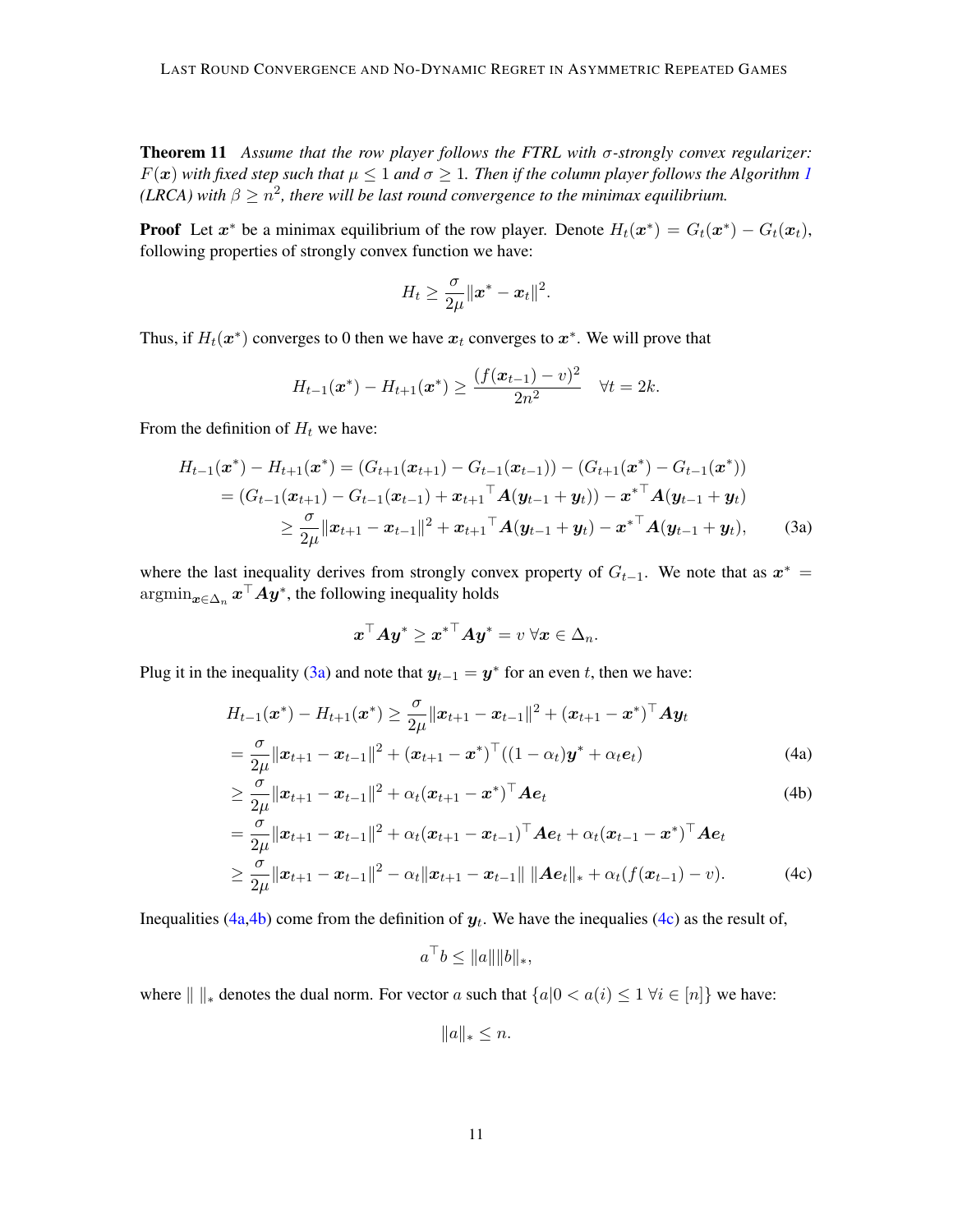Substitute this into the inequalities  $(4c)$  we have:

$$
H_{t-1}(\boldsymbol{x}^*) - H_{t+1}(\boldsymbol{x}^*) \geq \frac{\sigma}{2\mu} ||\boldsymbol{x}_{t+1} - \boldsymbol{x}_{t-1}||^2 - n\alpha_t ||\boldsymbol{x}_{t+1} - \boldsymbol{x}_{t-1}|| + \alpha_t (f(\boldsymbol{x}_{t-1}) - v)
$$
  
=  $\left(\sqrt{\frac{\sigma}{2\mu}} ||\boldsymbol{x}_{t+1} - \boldsymbol{x}_{t-1}|| - \frac{n\alpha_t}{2\sqrt{\frac{\sigma}{2\mu}}}\right)^2 + \alpha_t (f(\boldsymbol{x}_{t-1}) - v) - \frac{n^2 \alpha_t^2 \mu}{2\sigma}$   
 $\geq \alpha_t (f(\boldsymbol{x}_{t-1}) - v) - \frac{n^2 \alpha_t^2 \mu}{2\sigma} \geq \alpha_t (f(\boldsymbol{x}_{t-1}) - v) - \frac{n^2 \alpha_t^2}{2}.$  (5a)

Now, from LRCA [1](#page-6-0) we have

<span id="page-11-1"></span>
$$
\alpha_t = \frac{f(\boldsymbol{x}_{t-1} - v)}{n^2},
$$

then inequality  $(5a)$  implies:

$$
H_{t-1}(\boldsymbol{x}^*) - H_{t+1}(\boldsymbol{x}^*) \ge \frac{\alpha_t}{2} (f(\boldsymbol{x}_{t-1}) - v) = \frac{(f(\boldsymbol{x}_{t-1}) - v)^2}{2n^2} \ge 0 \ \forall t \text{ even.}
$$
 (6)

Follow the same argument in the proof of Theorem [9,](#page-8-2) we have the last round convergence result.  $\blacksquare$ 

Note that we only need an upper bound for  $\mu$  and a lower bound for  $\sigma$  in order to prove the Theorem [11.](#page-9-0) The FTRL with negative entropy regularizer becomes the MWU with constant step size  $\mu$ . However, when  $\mu$  varies in each update, then the two algorithms can be significantly different and thus the analysis in Theorem [9](#page-8-2) is necessary. From the analysis of Theorem [11,](#page-9-0) the complexity of the algorithm in order to achieve  $\epsilon$ -nash equilibrium is  $\mathcal{O}(\frac{n^2}{\epsilon^2})$  $\frac{n^2}{\epsilon^2}).$ 

## <span id="page-11-0"></span>3.4. Convergence with Minimax Equilibrium Estimation

It is well-known that if both players follow a no-regret algorithm, then the average strategy will converge to a minimax equilibirium [\(Cesa-Bianchi and Lugosi,](#page-13-0) [2006\)](#page-13-0). [Bailey and Piliouras](#page-13-8) [\(2019\)](#page-13-8) considered a more interesting setting where both players use a constant step size gradient algorithm(i.e., algorithms with a constant regret). They proved that in the case of  $2 \times 2$  matrix A, there will be average convergence to minimax equilibrium. Further, their experimental results suggest that the result hold true for a every size of matrix  $\vec{A}$ . In this section, we consider a symmetric game in which the row player follows the Multiplicative Weight Update Algorithm. Without the knowledge of the matrix  $\vec{A}$ , the column player first plays a no-regret algorithm and collect the historical average strategy: an estimation of  $y^*$ . After having the estimation, the column player then follows the Algorithm [1.](#page-6-0) We prove that the strategies of the row and column player will converge to an arbitrarily small ball containing the minimax equilibrium.

<span id="page-11-2"></span>**Theorem 12** Assume that the row player follows the MWU algorithm with a fixed step size  $\mu > 0$ . *For any*  $\lambda > 0$ , there exists  $\epsilon > 0$  such that if the column player follows LRCA with the approxima $t$ *ion of*  $y^*$ *, v as*  $\bar{y}$ *,*  $\bar{v}$  *and*  $\min_{\bm{x}\in\Delta_n}\bm{x}^\top A\bar{y}>v-\epsilon$  with  $v+\epsilon>\bar{v}>v-\epsilon$ , then there exist  $T$  and such that for every  $t > T$ , there is a minimax equilibrium  $\boldsymbol{x}^*$  such that  $R E(\boldsymbol{x}^* \| \boldsymbol{x}_t) < \lambda$ .

Now, we prove that the LRCA algorithm is a no-dynamic regret algorithm under mild conditions.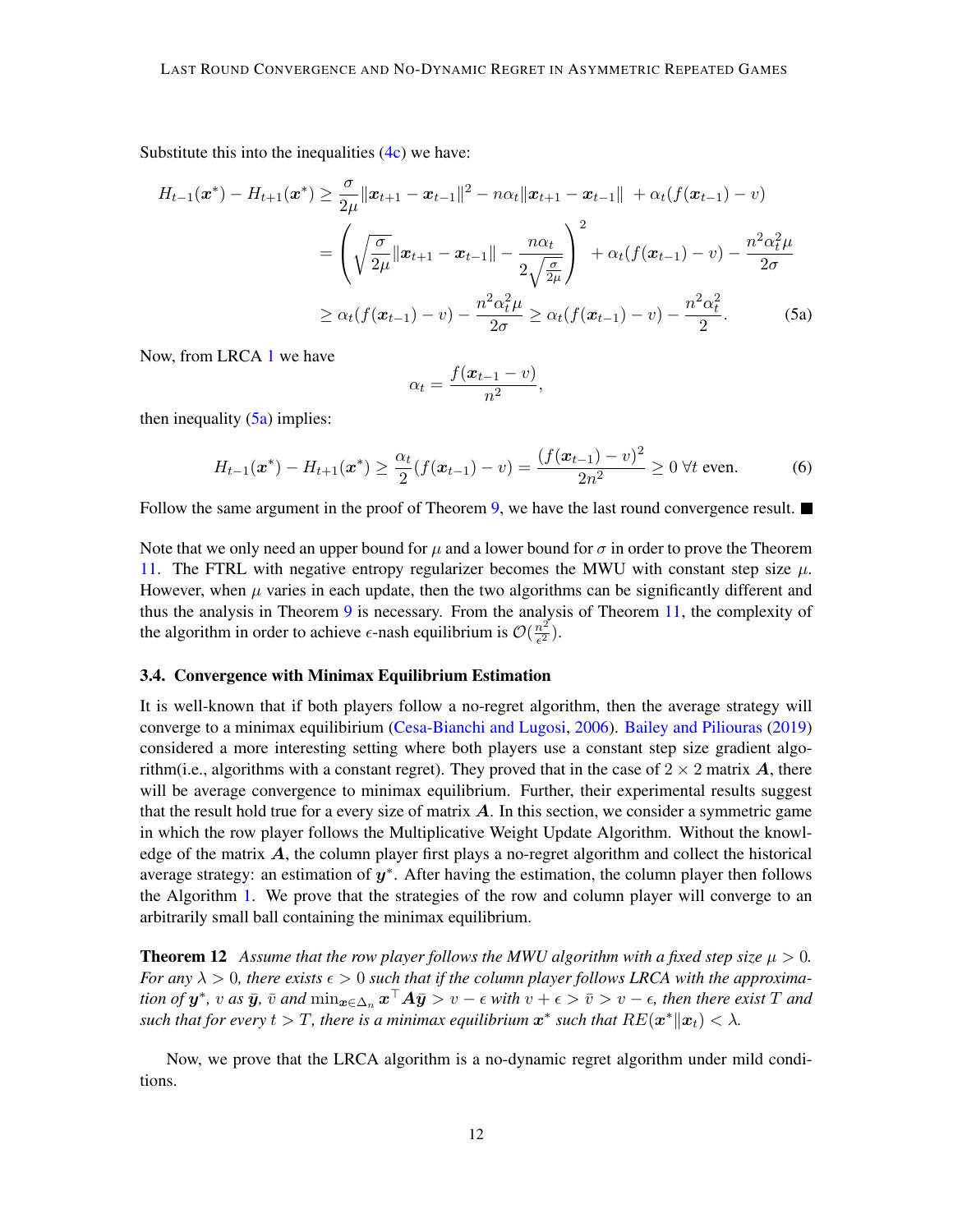## <span id="page-12-0"></span>4. No-Dynamic Regret Algorithm

In this section, we first show that if the column player wants to achieve both the no-regret and stability properties, then the row player's strategy needs to converge to the minimax equilibrium. We then show that LRCA is a no-dynamic regret algorithm for the column player when the row player follows the aforementioned no-regret algorithms. In a general case, we suggest a method to combine our LRCA algorithm with another no-regret algorithm (such that Adahedge [\(De Rooij](#page-13-9) [et al.,](#page-13-9) [2014\)](#page-13-9)) so that the new algorithm will still have no-regret property against random sequences of the row player while maintaining no-dynamic regret in the specific situation.

<span id="page-12-1"></span>Lemma 13 *Suppose that the row player follows a common no-regret algorithm such as MWU, OMD, FTRL, LMWU or OMWU. Then, the column player cannot achieve last round convergence and the no-regret property if the row player's strategy does not converge to a minimax equilibrium of the game.*

<span id="page-12-2"></span>Our algorithm LRCA satisfies the sufficient condition in Lemma [13.](#page-12-1) Next, we prove the no-dynamic regret property of the algorithm, clarifying the design of LRCA.

Theorem 14 *Assume that the row player follows the above-mentioned no-regret type algorithms: MWU/LMWU, FTRL. If there exists a fully mixed minimax strategy for the row player, then by following LRCA, the column player will achieve the no-dynamic regret property with the dynamic* regret satisfying  $R_T \leq DR_T = \mathcal{O}\left(\sqrt{\log(n)}T^{3/4}\right)$ . Furthermore, in the case the row player uses *a* constant learning rate  $\mu$ , we have  $DR_T = \mathcal{O}(\frac{n}{\sqrt{\mu}}T^{1/2})$ .

In the case of row player uses constant learning rate, LRCA achieves the average dynamic regret of  $\mathcal{O}(T^{-1/2})$ , better than state of the art no-regret algorithms which obtain the same average but in the normal regret  $R_T$ .

In the general case where the column player does not know whether the row player use the following algorithm to achieve no-regret property in any situations while maintaining the no-dynamic regret property against no-regret algorithm of the row player: The idea is to put LCRA on top of another no-regret algorithm. When the regret of LCRA exceeds a certain threshold, we swap to the chosen algorithm. If the row player follows a no-regret algorithm then the LRCA regret will never exceed the threshold; thus we will have no-dynamic regret. By doing that, the column player sacrifices the optimal rate of no-regret in the worst case in order to achieve a much better no-dynamic regret in the case the row player follows a no-regret algorithm. The new Algorithm [2](#page-13-10) will have the regret  $R_T = O(\sqrt{\log(n)}T^{3/4})$  against random sequence strategies of the row player while maintain no-dynamic regret against the no-regret algorithm of the row player.

# 5. Discussions

The main focus of this paper is on the last convergence property in no-regret algorithm dynamics. By considering asymmetric goals of the players, we prove that there is a natural method to achieve last round convergence, which is proven not to hold in the old symmetric setting. This will strengthen the study in no-regret algorithms in the theoretical community and open to more interesting problems in which last round convergence can be achieved (e.g., see [Dinh et al.](#page-14-9) [\(2020\)](#page-14-9), [Daskalakis and Panageas](#page-13-6) [\(2018\)](#page-13-6)). With recent understanding about no-regret algorithms in online learning, more and more researchers try to move away from average convergence of strategies towards last round convergence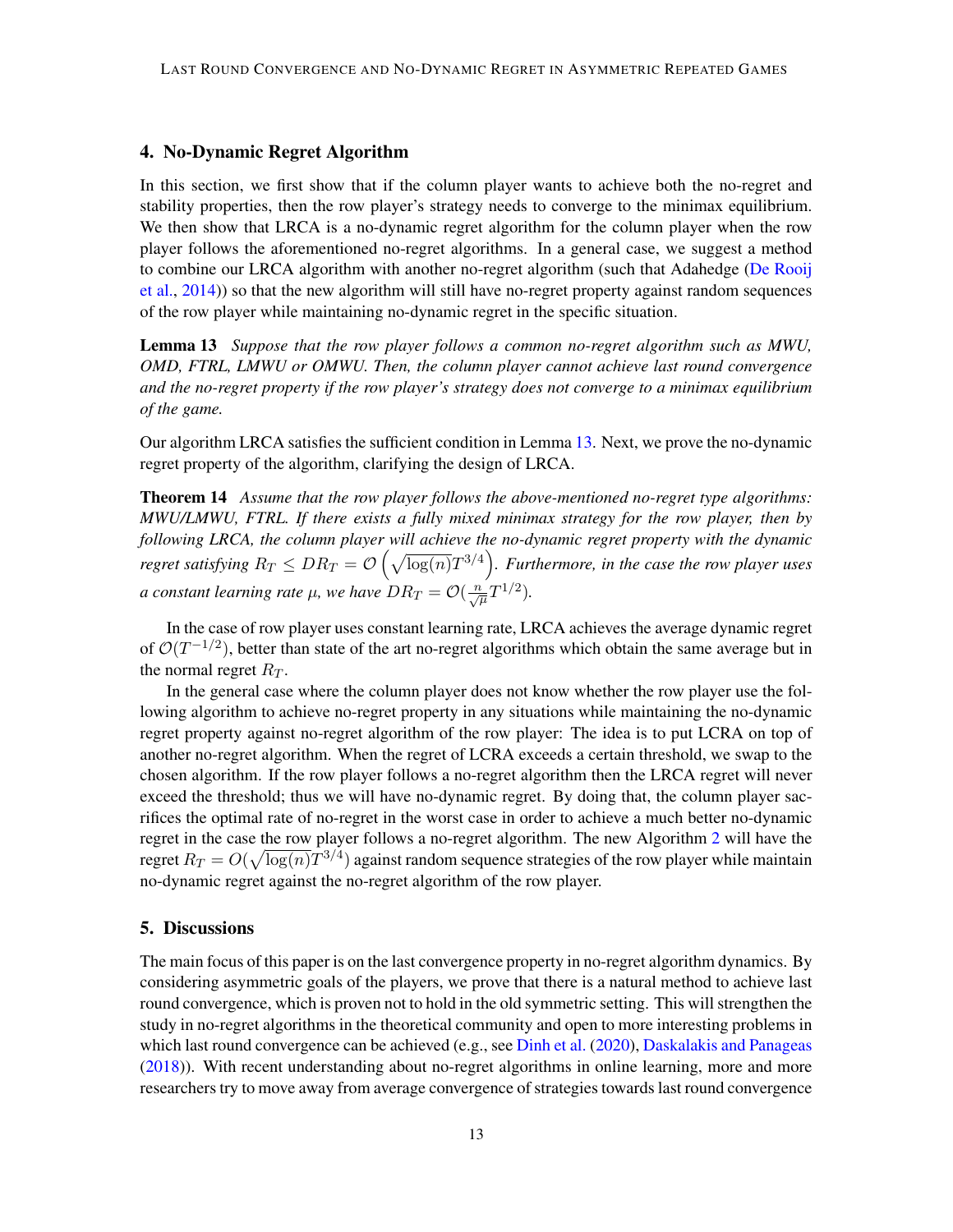Algorithm 2: Combination of LRCA and Adahedge algorithm

**Input:** Current iteration  $t$ , past feedback  $\boldsymbol{x}_{t-1}^\top\boldsymbol{A}$  of the row player, total regret up to time  $t$ :  $R_t$ **Output:** Strategy  $y_t$  for the column player if  $R_t \leq \sqrt{\log(n)}t^{3/4}$  then Follow the Algorithm 1 (LRCA) else Follow Adahedge algorithm [De Rooij et al.](#page-13-9) [\(2014\)](#page-13-9) onwards end

<span id="page-13-10"></span>of strategy. This will give us an idea on how the Nash equilibrium can arise naturally in a dynamic. Furthermore, the last round convergence will give the system a stable status so that a system designer can exploit this nice property.

## References

- <span id="page-13-7"></span>Jacob Abernethy, Elad E Hazan, and Alexander Rakhlin. Competing in the dark: An efficient algorithm for bandit linear optimization. In *21st Annual Conference on Learning Theory, COLT 2008*, pages 263–273, 2008.
- <span id="page-13-1"></span>Sanjeev Arora, Elad Hazan, and Satyen Kale. The multiplicative weights update method: a metaalgorithm and applications. *Theory of Computing*, 8(1):121–164, 2012.
- <span id="page-13-8"></span>James Bailey and Georgios Piliouras. Fast and furious learning in zero-sum games: vanishing regret with non-vanishing step sizes. In *Advances in Neural Information Processing Systems*, pages 12977–12987, 2019.
- <span id="page-13-4"></span>James P Bailey and Georgios Piliouras. Multiplicative weights update in zero-sum games. In *Proceedings of the 2018 ACM Conference on Economics and Computation*, pages 321–338, 2018.
- <span id="page-13-2"></span>Omar Besbes, Yonatan Gur, and Assaf Zeevi. Non-stationary stochastic optimization. *Operations research*, 63(5):1227–1244, 2015.
- <span id="page-13-0"></span>Nicolo Cesa-Bianchi and Gábor Lugosi. *Prediction, learning, and games*. Cambridge university press, 2006.
- <span id="page-13-6"></span>Constantinos Daskalakis and Ioannis Panageas. Last-iterate convergence: Zero-sum games and constrained min-max optimization. *arXiv preprint arXiv:1807.04252*, 2018.
- <span id="page-13-3"></span>Constantinos Daskalakis, Alan Deckelbaum, and Anthony Kim. Near-optimal no-regret algorithms for zero-sum games. In *Proceedings of the twenty-second annual ACM-SIAM symposium on Discrete Algorithms*, pages 235–254. SIAM, 2011.
- <span id="page-13-5"></span>Constantinos Daskalakis, Andrew Ilyas, Vasilis Syrgkanis, and Haoyang Zeng. Training gans with optimism. *arXiv preprint arXiv:1711.00141*, 2017.
- <span id="page-13-9"></span>Steven De Rooij, Tim Van Erven, Peter D Grünwald, and Wouter M Koolen. Follow the leader if you can, hedge if you must. *The Journal of Machine Learning Research*, 15(1):1281–1316, 2014.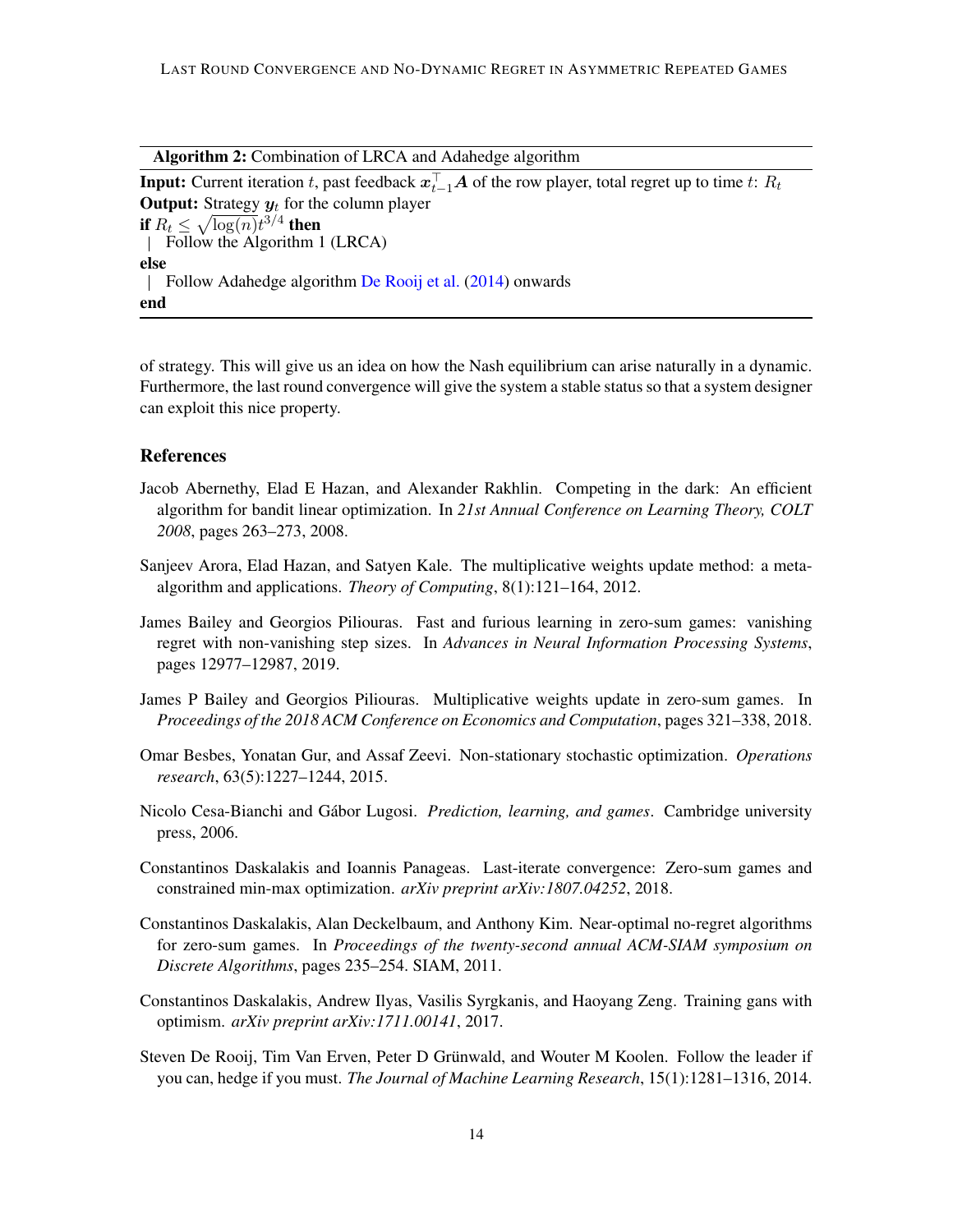- <span id="page-14-9"></span>Le Cong Dinh, Nick Bishop, and Long Tran-Thanh. Exploiting no-regret algorithms in system design. *arXiv preprint arXiv:2007.11172*, 2020.
- <span id="page-14-2"></span>Yoav Freund and Robert E Schapire. Adaptive game playing using multiplicative weights. *Games and Economic Behavior*, 29(1-2):79–103, 1999.
- <span id="page-14-5"></span>Solomon Kullback and Richard A Leibler. On information and sufficiency. *The annals of mathematical statistics*, 22(1):79–86, 1951.
- <span id="page-14-1"></span>Tianyi Lin, Zhengyuan Zhou, Panayotis Mertikopoulos, and Michael I Jordan. Finite-time lastiterate convergence for multi-agent learning in games. *arXiv preprint arXiv:2002.09806*, 2020.
- <span id="page-14-7"></span>Brendan McMahan. Follow-the-regularized-leader and mirror descent: Equivalence theorems and l1 regularization. In *AISTATS*, pages 525–533, 2011.
- <span id="page-14-0"></span>Panayotis Mertikopoulos, Christos Papadimitriou, and Georgios Piliouras. Cycles in adversarial regularized learning. In *Proceedings of the Twenty-Ninth Annual ACM-SIAM Symposium on Discrete Algorithms*, pages 2703–2717. SIAM, 2018.
- <span id="page-14-6"></span>Dragoslav S Mitrinovic and Petar M Vasic. *Analytic inequalities*, volume 61. Springer, 1970.
- <span id="page-14-4"></span>J v Neumann. Zur theorie der gesellschaftsspiele. *Mathematische annalen*, 100(1):295–320, 1928.
- <span id="page-14-3"></span>Sasha Rakhlin and Karthik Sridharan. Optimization, learning, and games with predictable sequences. In *Advances in Neural Information Processing Systems*, pages 3066–3074, 2013.
- <span id="page-14-8"></span>Shai Shalev-Shwartz et al. Online learning and online convex optimization. *Foundations and Trends* R *in Machine Learning*, 4(2):107–194, 2012.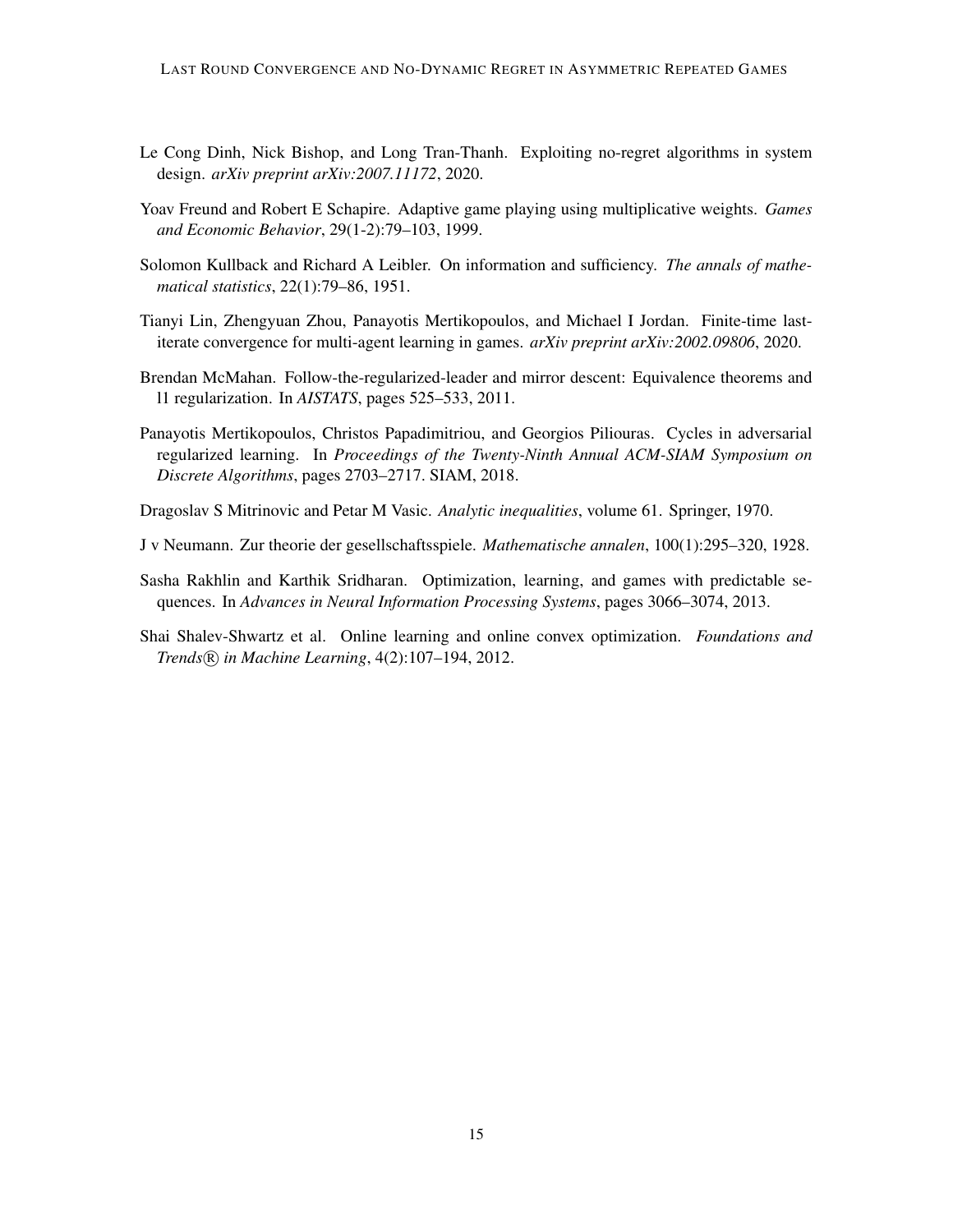# Appendix A. Appendix A: proofs

## Proof [Lemma [8\]](#page-8-0)

First, we provide the proof in case of MWU. Following the Definition 2 of relative entropy we have:

$$
RE(\boldsymbol{x}^*||\boldsymbol{x}_{2k+1}) - RE(\boldsymbol{x}^*||\boldsymbol{x}_{2k-1})
$$
  
\n
$$
= (RE(\boldsymbol{x}^*||\boldsymbol{x}_{2k+1}) - RE(\boldsymbol{x}^*||\boldsymbol{x}_{2k})) + (RE(\boldsymbol{x}^*||\boldsymbol{x}_{2k}) - RE(\boldsymbol{x}^*||\boldsymbol{x}_{2k-1}))
$$
  
\n
$$
= \left(\sum_{i=1}^n \boldsymbol{x}^*(i) \log \left(\frac{\boldsymbol{x}^*(i)}{\boldsymbol{x}_{2k+1}(i)}\right) - \sum_{i=1}^n \boldsymbol{x}^*(i) \log \left(\frac{\boldsymbol{x}^*(i)}{\boldsymbol{x}_{2k}(i)}\right)\right) +
$$
  
\n
$$
\left(\sum_{i=1}^n \boldsymbol{x}^*(i) \log \left(\frac{\boldsymbol{x}^*(i)}{\boldsymbol{x}_{2k}(i)}\right) - \sum_{i=1}^n \boldsymbol{x}^*(i) \log \left(\frac{\boldsymbol{x}^*(i)}{\boldsymbol{x}_{2k-1}(i)}\right)\right)
$$
  
\n
$$
= \left(\sum_{i=1}^n \boldsymbol{x}^*(i) \log \left(\frac{\boldsymbol{x}_{2k}(i)}{\boldsymbol{x}_{2k+1}(i)}\right)\right) + \left(\sum_{i=1}^n \boldsymbol{x}^*(i) \log \left(\frac{\boldsymbol{x}_{2k-1}(i)}{\boldsymbol{x}_{2k}(i)}\right)\right).
$$

Following the update rule of the multiplicative weights update algorithm in Definition 3.1 we have:

$$
RE(\boldsymbol{x}^*||\boldsymbol{x}_{2k+1}) - RE(\boldsymbol{x}^*||\boldsymbol{x}_{2k-1})
$$
  
\n
$$
= (\mu_{2k}\boldsymbol{x}^{*T}\boldsymbol{A}\boldsymbol{y}_{2k} + \log(Z_{2k})) + (\mu_{2k-1}\boldsymbol{x}^{*T}\boldsymbol{A}\boldsymbol{y}_{2k-1} + \log(Z_{2k-1}))
$$
  
\n
$$
\leq (\mu_{2k}v + \log\left(\sum_{i=1}^n \boldsymbol{x}_{2k}(i)e^{-\mu_{2k}\boldsymbol{e}_i^T}\boldsymbol{A}\boldsymbol{y}_{2k})\right) + (\mu_{2k-1}v + \log(Z_{2k-1}))
$$
(7a)  
\n
$$
= (\mu_{2k}v + \log\left(\sum_{i=1}^n \boldsymbol{x}_{2k-1}(i)e^{-\mu_{2k-1}\boldsymbol{e}_i^T}\boldsymbol{A}\boldsymbol{y}_{2k-1} - e^{-\mu_{2k}\boldsymbol{e}_i^T}\boldsymbol{A}\boldsymbol{y}_{2k}) - \log(Z_{2k-1})
$$
  
\n
$$
+ (\mu_{2k-1}v + \log(Z_{2k-1})),
$$

where Inequality [\(7a\)](#page-15-0) is due to the fact that  $x^{*{\top}}Ay \leq v \ \forall y \in \Delta_m$ . Thus,

$$
RE(\mathbf{x}^*||\mathbf{x}_{2k+1}) - RE(\mathbf{x}^*||\mathbf{x}_{2k-1})
$$
  
\n
$$
\leq \left(\mu_{2k}v + \log \left(\sum_{i=1}^n \mathbf{x}_{2k-1}(i)e^{-\mu_{2k-1}\mathbf{e}_i^\top \mathbf{A}\mathbf{y}^*}e^{-\mu_{2k}\mathbf{e}_i^\top \mathbf{A}\mathbf{y}_{2k}}\right)\right) + \mu_{2k-1}v
$$
  
\n
$$
\leq \left(\mu_{2k}v + \log \left(\sum_{i=1}^n \mathbf{x}_{2k-1}(i)e^{-\mu_{2k-1}v}e^{-\mu_{2k}\mathbf{e}_i^\top \mathbf{A}\mathbf{y}_{2k}}\right)\right) + \mu_{2k-1}v
$$
  
\n
$$
= \mu_{2k}v + \log \left(\sum_{i=1}^n \mathbf{x}_{2k-1}(i)e^{-\mu_{2k}\mathbf{e}_i^\top \mathbf{A}\mathbf{y}_{2k}}\right),
$$
\n(8a)

where Inequality  $(8a)$  is the result of the inequality:

<span id="page-15-1"></span><span id="page-15-0"></span>
$$
\boldsymbol{x}^\top \boldsymbol{A} \boldsymbol{y}^* \geq v \quad \forall \boldsymbol{x} \in \Delta_n.
$$

Now, using the update rule of Algorithm 1 (LRCA)

$$
\mathbf{y}_{2k}=(1-\alpha_{2k})\mathbf{y}^*+\alpha_{2k}\mathbf{e}_{2k},
$$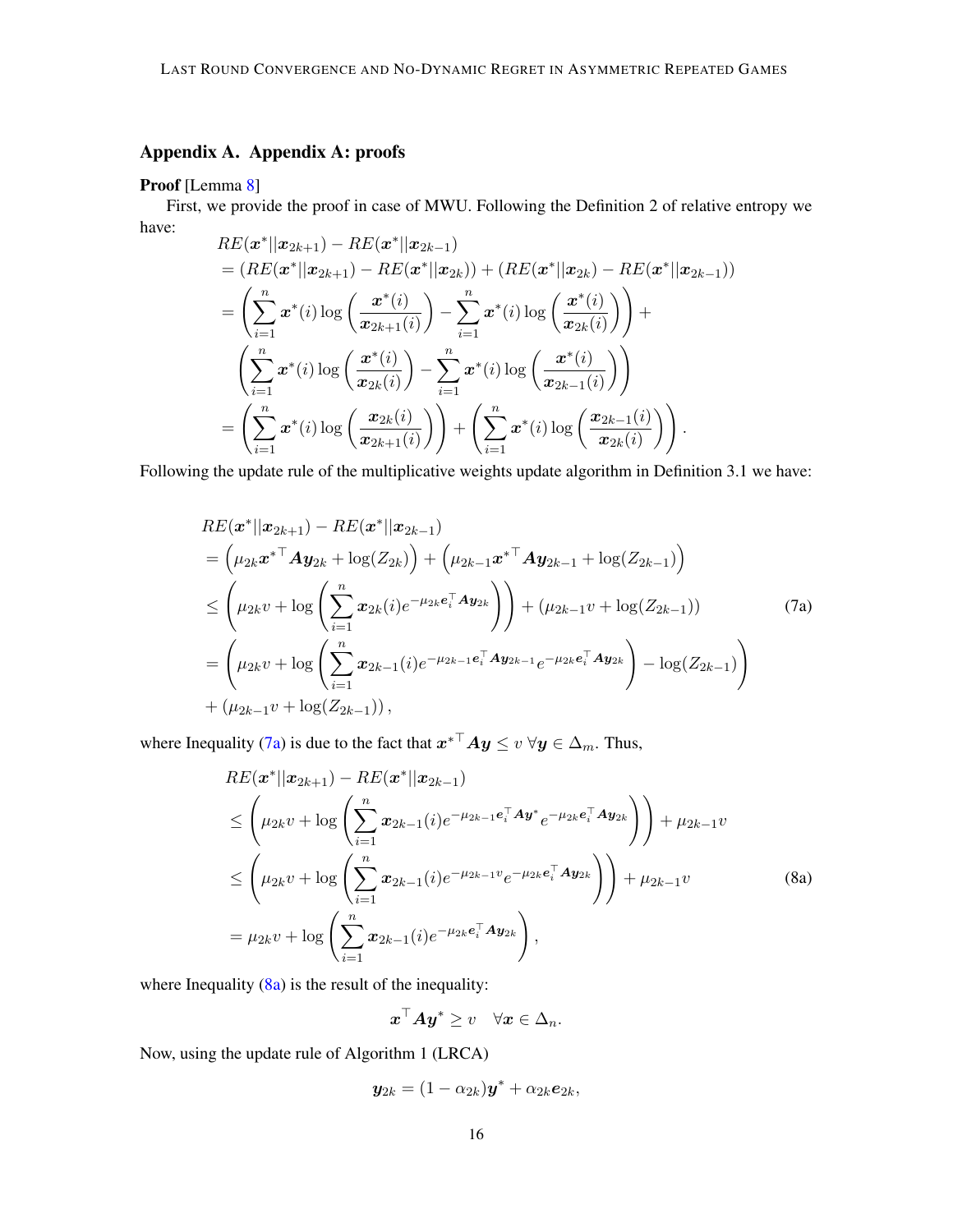we then have:

$$
RE(\mathbf{x}^*||\mathbf{x}_{2k+1}) - RE(\mathbf{x}^*||\mathbf{x}_{2k-1})
$$
  
\n
$$
\leq \mu_{2k}v + \log \left( \sum_{i=1}^n \mathbf{x}_{2k-1}(i)e^{-\mu_{2k}e_i^{\top}A}\mathbf{y}_{2k} \right)
$$
  
\n
$$
= \mu_{2k}v + \log \left( \sum_{i=1}^n \mathbf{x}_{2k-1}(i)e^{-\mu_{2k}e_i^{\top}A((1-\alpha_{2k})\mathbf{y}^* + \alpha_{2k}e_{2k})} \right)
$$
  
\n
$$
\leq \mu_{2k}v + \log \left( \sum_{i=1}^n \mathbf{x}_{2k-1}(i)e^{-\mu_{2k}((1-\alpha_{2k})v + e_i^{\top}A(\alpha_{2k}e_{2k}))} \right).
$$
 (9a)

The Inequality [\(9a\)](#page-16-0) holds as:

<span id="page-16-2"></span><span id="page-16-1"></span><span id="page-16-0"></span>
$$
\boldsymbol{x}^\top \boldsymbol{A} \boldsymbol{y}^* \geq v \quad \forall \boldsymbol{x} \in \Delta_n.
$$

This leads to

$$
RE(\mathbf{x}^*||\mathbf{x}_{2k+1}) - RE(\mathbf{x}^*||\mathbf{x}_{2k-1})
$$
  
\n
$$
\leq \mu_{2k}\alpha_{2k}v + \log\left(\sum_{i=1}^n \mathbf{x}_{2k-1}(i)e^{-\mu_{2k}\alpha_{2k}e_i^{\top}Ae_{2k}}\right)
$$
  
\n
$$
\leq \mu_{2k}\alpha_{2k}v + \log\left(\sum_{i=1}^n \mathbf{x}_{2k-1}(i)(1 - (1 - e^{-\mu_{2k}\alpha_{2k}})e_i^{\top}Ae_{2k}\right)
$$
  
\n
$$
= \mu_{2k}\alpha_{2k}v + \log\left(1 - (1 - e^{-\mu_{2k}\alpha_{2k}})\mathbf{x}_{2k-1}^{\top}Ae_{2k}\right)
$$
  
\n
$$
\leq \mu_{2k}\alpha_{2k}v - (1 - e^{-\mu_{2k}\alpha_{2k}})\mathbf{x}_{2k-1}^{\top}Ae_{2k}
$$
  
\n
$$
= \mu_{2k}\alpha_{2k}v - (1 - e^{-\mu_{2k}\alpha_{2k}})f(\mathbf{x}_{2k-1}),
$$
  
\n(10b)

where Inequalities  $(10a, 10b)$  $(10a, 10b)$  $(10a, 10b)$  $(10a, 10b)$  are due to

$$
\beta^x \le 1 - (1 - \beta)x \quad \forall \beta \ge 0 \text{ } x \in [0, 1] \text{ and } \log(1 - x) \le -x \quad \forall x < 1.
$$

We can develop Inequality [\(10b\)](#page-16-2) further as

$$
RE(\mathbf{x}^*||\mathbf{x}_{2k+1}) - RE(\mathbf{x}^*||\mathbf{x}_{2k-1})
$$
  
\n
$$
\leq \mu_{2k}\alpha_{2k}v - (1 - e^{-\mu_{2k}\alpha_{2k}}) f(\mathbf{x}_{2k-1})
$$
  
\n
$$
\leq \mu_{2k}\alpha_{2k}v - (1 - (1 - \mu_{2k}\alpha_{2k} + \frac{1}{2}(\mu_{2k}\alpha_{2k})^2)) f(\mathbf{x}_{2k-1})
$$
  
\n
$$
= -\mu_{2k}\alpha_{2k}(f(\mathbf{x}_{2k-1}) - v) + \frac{1}{2}(\mu_{2k}\alpha_{2k})^2 f(\mathbf{x}_{2k-1})
$$
  
\n
$$
\leq \mu_{2k}\alpha_{2k}(f(\mathbf{x}_{2k-1}) - v) + \frac{1}{2}(\mu_{2k}\alpha_{2k})^2 f(\mathbf{x}_{2k-1}) - v_{\mathbf{x}_{2k-1}} \tag{11b}
$$

<span id="page-16-3"></span>
$$
\leq -\mu_{2k}\alpha_{2k}(f(\boldsymbol{x}_{2k-1}) - v) + \frac{1}{2}\mu_{2k}\alpha_{2k}\mu_{2k}\frac{f(\boldsymbol{x}_{2k-1}) - v}{f(\boldsymbol{x}_{2k-1})}f(\boldsymbol{x}_{2k-1})
$$
(11b)

$$
\leq -\mu_{2k}\alpha_{2k}(f(\mathbf{x}_{2k-1}) - v) + \frac{1}{2}\mu_{2k}\alpha_{2k}(f(\mathbf{x}_{2k-1}) - v)
$$
\n
$$
= -\frac{1}{2}\mu_{2k}\alpha_{2k}(f(\mathbf{x}_{2k-1}) - v) < 0.
$$
\n(11c)

<span id="page-16-5"></span><span id="page-16-4"></span>
$$
-\frac{1}{2}\mu_{2k}\alpha_{2k}(f(\bm{x}_{2k-1})-v) \leq 0.
$$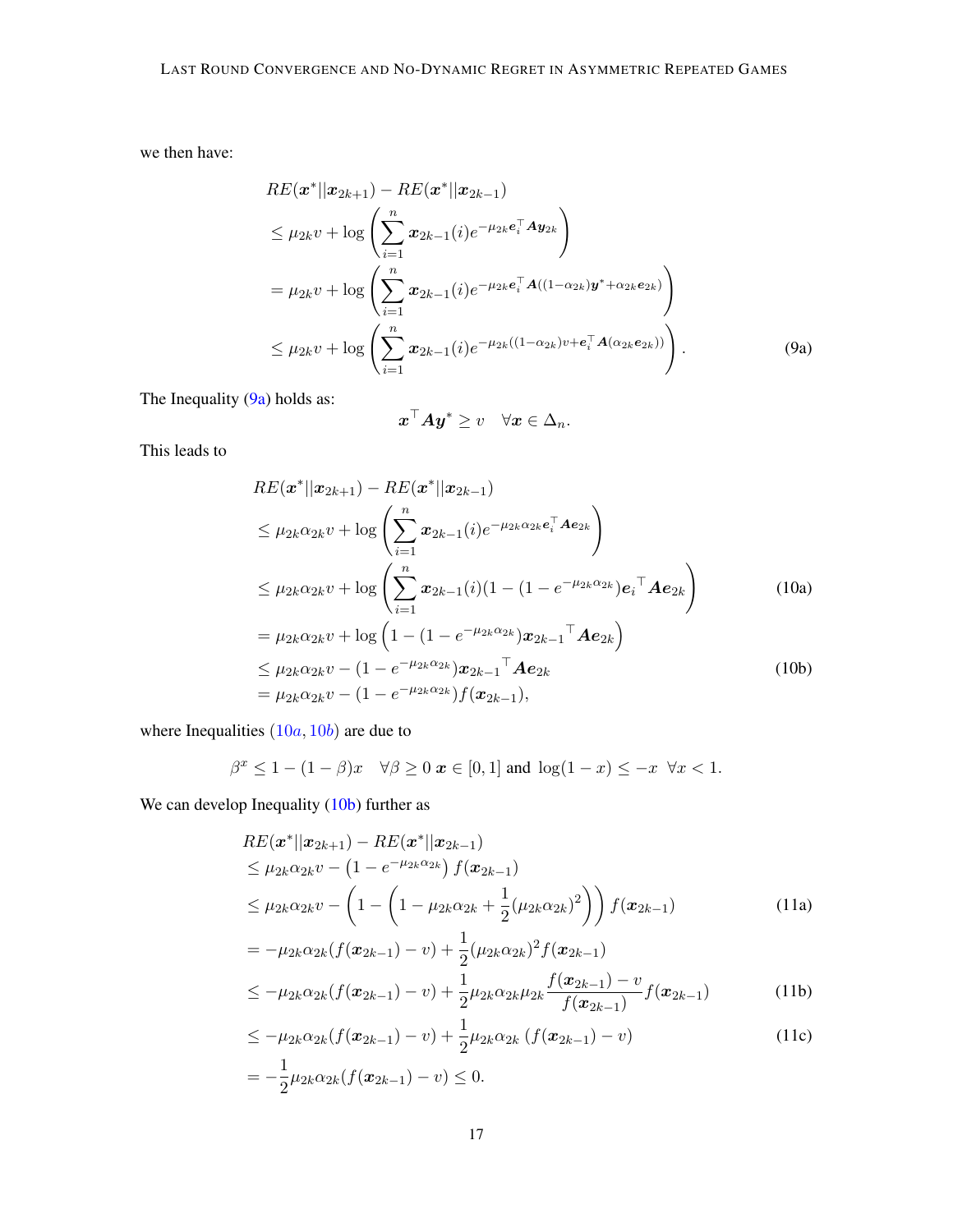Here, Inequality ([11](#page-16-3)*a*) is due to  $e^x \leq 1 + x + \frac{1}{2}$  $\frac{1}{2}x^2 \quad \forall x \in [-\infty, 0]$ , Inequality [\(11b\)](#page-16-4) comes from the definition of  $\alpha_t$ :

$$
\alpha_t = \frac{f(\bm{x}_{t-1}) - v}{\beta}, \ \beta \ge 2, \ f(\bm{x}_{2k-1}) \le 1
$$

and finally Inequality ([11](#page-16-5)c) comes from the choice of k at the beginning of the proof, i.e.,  $\mu_{2k} \leq 1$ .

We now consider the LMWU case. From the step size assumption of LMWU algorithm, we have:

$$
\exists t \in \mathbb{N} \text{ such that } \mu_t \leq \frac{1}{3} \text{ and } \sum_{i=t}^{\infty} \mu_i = \infty.
$$

Using the update rule of LMWU in Definition 3.3 we obtain

$$
\frac{\boldsymbol{x}_{m+1}(1)}{\boldsymbol{x}_m(1)}\cdot\ldots\cdot\frac{\boldsymbol{x}_{m+1}(n)}{\boldsymbol{x}_m(n)}=(1-\mu_m{\boldsymbol{e}_1}^{\top}\boldsymbol{A}\boldsymbol{y}_m)\cdot\ldots\cdot(1-\mu_m{\boldsymbol{e}_n}^{\top}\boldsymbol{A}\boldsymbol{y}_m)\ \forall m.
$$

Take m equal t and  $t - 1$  and time the equations side by side we obtain

$$
\frac{\boldsymbol{x}_{t+1}(1)}{\boldsymbol{x}_{t-1}(1)} : \frac{\boldsymbol{x}_{t+1}(2)}{\boldsymbol{x}_{t-1}(2)} : \dots : \frac{\boldsymbol{x}_{t+1}(n)}{\boldsymbol{x}_{t-1}(n)} = (1 - \mu_t \boldsymbol{e}_1^\top \boldsymbol{A} \boldsymbol{y}_t)(1 - \mu_{t-1} \boldsymbol{e}_1^\top \boldsymbol{A} \boldsymbol{y}_{t-1}) : \n(1 - \mu_t \boldsymbol{e}_2^\top \boldsymbol{A} \boldsymbol{y}_t)(1 - \mu_{t-1} \boldsymbol{e}_2^\top \boldsymbol{A} \boldsymbol{y}_{t-1}) : \dots : (1 - \mu_t \boldsymbol{e}_n^\top \boldsymbol{A} \boldsymbol{y}_t)(1 - \mu_{t-1} \boldsymbol{e}_n^\top \boldsymbol{A} \boldsymbol{y}_{t-1}) \n\implies \boldsymbol{x}_{t+1}(i) = \frac{\boldsymbol{x}_{t-1}(i)(1 - \mu_t \boldsymbol{e}_i^\top \boldsymbol{A} \boldsymbol{y}_t)(1 - \mu_{t-1} \boldsymbol{e}_i^\top \boldsymbol{A} \boldsymbol{y}_{t-1})}{\sum_{j=1}^n \boldsymbol{x}_{t-1}(j)(1 - \mu_t \boldsymbol{e}_j^\top \boldsymbol{A} \boldsymbol{y}_t)(1 - \mu_{t-1} \boldsymbol{e}_j^\top \boldsymbol{A} \boldsymbol{y}_{t-1})} \quad \forall i \in 1, 2, \dots n.
$$

Note that for t is event,  $y_{t-1} = y^*$  in LRCA-1 algorithm. For any i such that :  $e_i^{\top} A y^* = v$  we have:

$$
\frac{x_{t+1}(i)}{x_{t-1}(i)} = \frac{(1 - {\mu_{t-1}}{\bf{e}_i}^\top A {\bf{y}^*})(1 - {\mu_t}{\bf{e}_i}^\top A {\bf{y}}_t)}{\sum_{j=1}^n x_{t-1}(j)(1 - {\mu_{t-1}}{\bf{e}_j}^\top A {\bf{y}^*})(1 - {\mu_t}{\bf{e}_j}^\top A {\bf{y}}_t)} \n= \frac{(1 - {\mu_{t-1}} v)(1 - {\mu_t}{\bf{e}_i}^\top A {\bf{y}}_t)}{\sum_{j=1}^n x_{t-1}(j)(1 - {\mu_{t-1}}{\bf{e}_j}^\top A {\bf{y}^*})(1 - {\mu_t}{\bf{e}_j}^\top A {\bf{y}}_t)} \n= \frac{(1 - {\mu_t}{\bf{e}_i}^\top A {\bf{y}}_t)}{\sum_{j=1}^n x_t(j)\frac{1 - {\mu_{t-1}}{\bf{e}_j}^\top A {\bf{y}^*}}{(1 - {\mu_t}{\bf{e}_j}^\top A {\bf{y}}_t)} \geq \frac{(1 - {\mu_t}{\bf{e}_i}^\top A {\bf{y}}_t)}{\sum_{j=1}^n x_{t-1}(j)(1 - {\mu_t}{\bf{e}_j}^\top A {\bf{y}}_t)}.
$$

The last inequality is due to  $e_j^\top A y^* \geq v \ \ \forall j \in \{1, \dots, n\}.$ 

We also have for any j such that :  $e_j^\top A y^* > v$  then  $x^*(j) = 0$  for any minimax equilibrium strategy  $x^*$ . Therefore, we have:

$$
RE(\boldsymbol{x}^*||\boldsymbol{x}_{t-1}) - RE(\boldsymbol{x}^*||\boldsymbol{x}_{t+1}) = \sum_{i=1}^n \boldsymbol{x}^*(i)log\left(\frac{\boldsymbol{x}_{t+1}(i)}{\boldsymbol{x}_{t-1}(i)}\right)
$$
  
\n
$$
\geq \sum_{i=1}^n \boldsymbol{x}^*(i)log\left(\frac{(1 - \mu_t \boldsymbol{e}_i^\top \boldsymbol{A} \boldsymbol{y}_t)}{\sum_{j=1}^n \boldsymbol{x}_{t-1}(j)(1 - \mu_t \boldsymbol{e}_j^\top \boldsymbol{A} \boldsymbol{y}_t)}\right)
$$
  
\n
$$
= \sum_{i=1}^n \boldsymbol{x}^*(i)log\left(\frac{(1 - \mu_t \boldsymbol{e}_i^\top \boldsymbol{A} \boldsymbol{y}_t)}{1 - \mu_t \boldsymbol{x}_{t-1}^\top \boldsymbol{A} \boldsymbol{y}_t}\right).
$$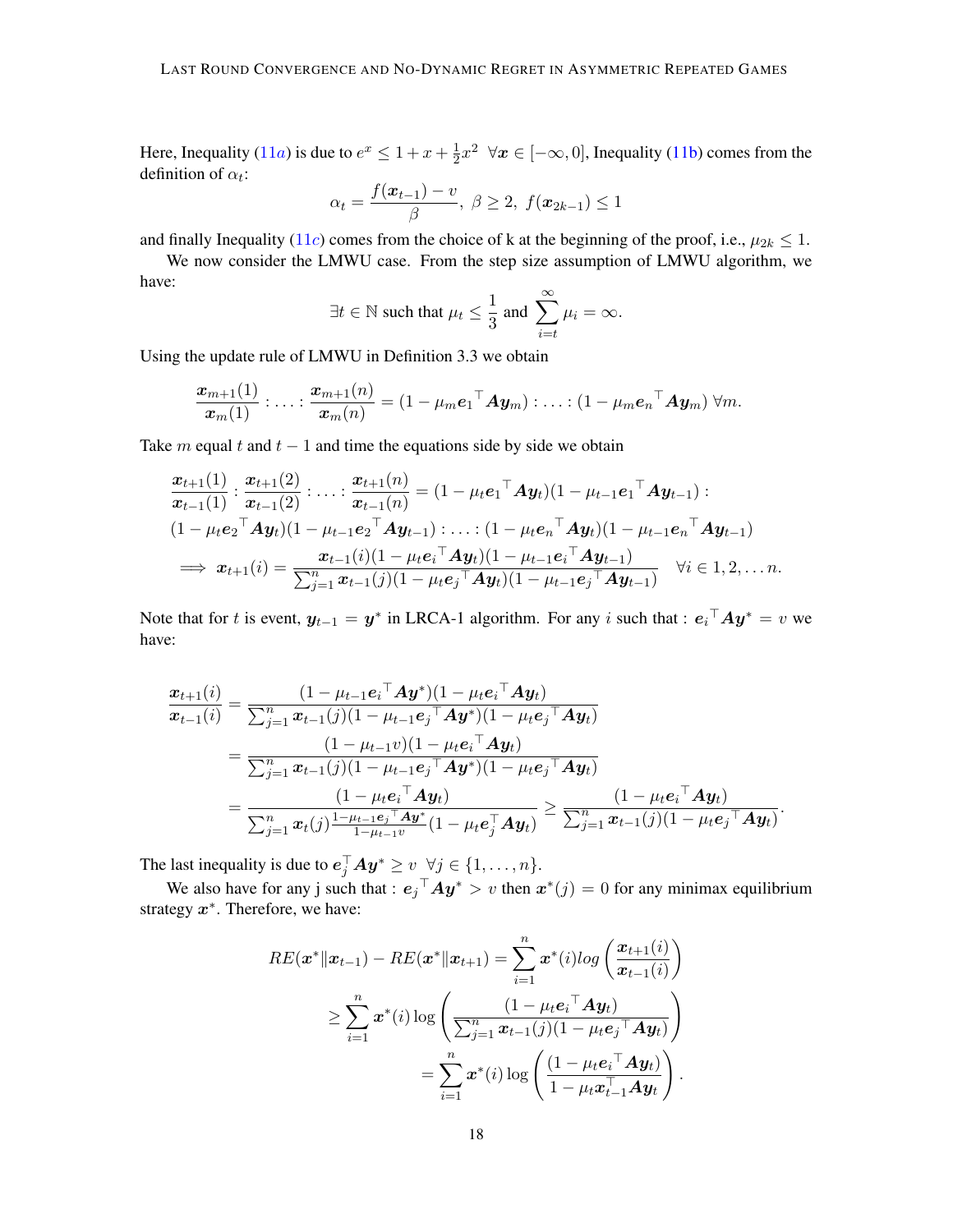Applying inequality  $log(x) \ge (x - 1) - (x - 1)^2 \forall x \ge 0.5$  to the above equation, we obtain

$$
RE(\boldsymbol{x}^*||\boldsymbol{x}_{t-1}) - RE(\boldsymbol{x}^*||\boldsymbol{x}_{t+1})
$$
\n
$$
\geq \sum_{i=1}^n \boldsymbol{x}^*(i) \left( \frac{(1 - \mu_t \boldsymbol{e}_i^\top \boldsymbol{A} \boldsymbol{y}_t)}{1 - \mu_t \boldsymbol{x}_{t-1}^\top \boldsymbol{A} \boldsymbol{y}_t} - 1 - \left( \frac{(1 - \mu_t \boldsymbol{e}_i^\top \boldsymbol{A} \boldsymbol{y}_t)}{1 - \mu_t \boldsymbol{x}_{t-1}^\top \boldsymbol{A} \boldsymbol{y}_t} - 1 \right)^2 \right)
$$
\n
$$
= \frac{\mu_t(\boldsymbol{x}_{t-1}^\top \boldsymbol{A} \boldsymbol{y}_t - \boldsymbol{x}^{*\top} \boldsymbol{A} \boldsymbol{y}_t)}{1 - \mu_t \boldsymbol{x}_{t-1}^\top \boldsymbol{A} \boldsymbol{y}_t} - \sum_{i=1}^n \boldsymbol{x}^*(i) \frac{\mu_t^2(\boldsymbol{x}_{t-1}^\top \boldsymbol{A} \boldsymbol{y}_t - \boldsymbol{e}_i^\top \boldsymbol{A} \boldsymbol{y}_t)^2}{(1 - \mu_t \boldsymbol{x}_{t-1}^\top \boldsymbol{A} \boldsymbol{y}_t)^2}.
$$

Now, follow the Algorithm 1 (LRCA), we have:  $y_t = (1 - \alpha_t)y^* + \alpha_t e_t$ . For j such that  $e_j^\top A y^* > v$ , we have  $x^*(j) = 0$ . We can simplify the above equation accordingly and use the Cauchy theorem to obtain

<span id="page-18-0"></span>
$$
RE(\boldsymbol{x}^*||\boldsymbol{x}_{t-1}) - RE(\boldsymbol{x}^*||\boldsymbol{x}_{t+1}) \ge
$$
  
\n
$$
\frac{\mu_t(1-\alpha_t)(\boldsymbol{x}_{t-1}^{\top}\boldsymbol{A}\boldsymbol{y}^* - v)}{1 - \mu_t\boldsymbol{x}_{t-1}^{\top}\boldsymbol{A}\boldsymbol{y}_t} - \sum_{i=1}^n \boldsymbol{x}^*(i) \frac{2\mu_t^2(1-\alpha_t)^2(\boldsymbol{x}_{t-1}^{\top}\boldsymbol{A}\boldsymbol{y}^* - v)^2}{(1 - \mu_t\boldsymbol{x}_{t-1}^{\top}\boldsymbol{A}\boldsymbol{y}_t)^2} + \frac{\mu_t\alpha_t(\boldsymbol{x}_{t-1}^{\top}\boldsymbol{A}\boldsymbol{e}_t - \boldsymbol{x}^{*}^{\top}\boldsymbol{A}\boldsymbol{e}_t)}{1 - \mu_t\boldsymbol{x}_{t-1}^{\top}\boldsymbol{A}\boldsymbol{y}_t} - \sum_{i=1}^n \boldsymbol{x}^*(i) \frac{2\mu_t^2\alpha_t^2(\boldsymbol{x}_{t-1}^{\top}\boldsymbol{A}\boldsymbol{e}_t - \boldsymbol{e}_i^{\top}\boldsymbol{A}\boldsymbol{e}_t)^2}{(1 - \mu_t\boldsymbol{x}_{t-1}^{\top}\boldsymbol{A}\boldsymbol{y}_t)^2}.
$$
\n(12)

For  $\mu_t \leq \frac{1}{3}$  we have:

$$
\frac{\mu_t(1-\alpha_t)(\boldsymbol{x}_{t-1}^\top \boldsymbol{A} \boldsymbol{y}^* - v)}{1 - \mu_t \boldsymbol{x}_{t-1}^\top \boldsymbol{A} \boldsymbol{y}_t} - \sum_{i=1}^n \boldsymbol{x}^*(i) \frac{2\mu_t^2 (1-\alpha_t)^2 (\boldsymbol{x}_{t-1}^\top \boldsymbol{A} \boldsymbol{y}^* - v)^2}{(1 - \mu_t \boldsymbol{x}_{t-1}^\top \boldsymbol{A} \boldsymbol{y}_t)^2} \geq 0.
$$

We also have:

$$
\frac{(\boldsymbol{x}_{t-1}^{\top}\boldsymbol{A}\boldsymbol{e}_t-\boldsymbol{e}_i^{\top}\boldsymbol{A}\boldsymbol{e}_t)^2}{(1-\mu_t\boldsymbol{x}_{t-1}^{\top}\boldsymbol{A}\boldsymbol{y}_t)^2}\leq \frac{1}{(1-\mu_t)(1-\mu_t\boldsymbol{x}_{t-1}^{\top}\boldsymbol{A}\boldsymbol{y}_t)}.
$$

Follow the Inequality  $(12)$ , we obtain

$$
RE(\boldsymbol{x}^*\|\boldsymbol{x}_{t-1})-RE(\boldsymbol{x}^*\|\boldsymbol{x}_{t+1})\geq \frac{\mu_t\alpha_t(\boldsymbol{x}_{t-1}^\top\boldsymbol{A}\boldsymbol{e}_t-\boldsymbol{x}^{*\top}\boldsymbol{A}\boldsymbol{e}_t)}{1-\mu_t\boldsymbol{x}_{t-1}^\top\boldsymbol{A}\boldsymbol{y}_t}-\frac{2\mu_t^2\alpha_t^2}{(1-\mu_t)(1-\mu_t\boldsymbol{x}_{t-1}^\top\boldsymbol{A}\boldsymbol{y}_t)}.
$$

By definition of  $\alpha_t$  in LRCA-1 algorithm

$$
\alpha_t \leq \frac{\boldsymbol{x}_{t-1}^{\top} \boldsymbol{A} \boldsymbol{e}_t - v}{2} \leq \frac{\boldsymbol{x}_{t-1}^{\top} \boldsymbol{A} \boldsymbol{e}_t - {\boldsymbol{x}^*}^{\top} \boldsymbol{A} \boldsymbol{e}_t}{2},
$$

along with  $\mu_t \leq \frac{1}{3}$  we have:

$$
\frac{1}{2}\frac{\mu_t\alpha_t(\boldsymbol{x}_{t-1}^\top\boldsymbol{A}\boldsymbol{e}_t-\boldsymbol{x}^{* \top}\boldsymbol{A}\boldsymbol{e}_t)}{1-\mu_t\boldsymbol{x}_{t-1}^\top\boldsymbol{A}\boldsymbol{y}_t}\geq \frac{2\mu_t^2\alpha_t^2}{(1-\mu_t)(1-\mu_t\boldsymbol{x}_{t-1}^\top\boldsymbol{A}\boldsymbol{y}_t)}.
$$

Thus, we have:

$$
RE(\boldsymbol{x}^*||\boldsymbol{x}_{t-1}) - RE(\boldsymbol{x}^*||\boldsymbol{x}_{t+1}) \geq \frac{1}{2} \frac{\mu_t \alpha_t (\boldsymbol{x}_{t-1}^\top \boldsymbol{A} \boldsymbol{e}_t - \boldsymbol{x}^{* \top} \boldsymbol{A} \boldsymbol{e}_t)}{1 - \mu_t \boldsymbol{x}_{t-1}^\top \boldsymbol{A} \boldsymbol{y}_t}
$$

$$
\geq \frac{1}{2} \frac{\mu_t \alpha_t (\boldsymbol{x}_{t-1}^\top \boldsymbol{A} \boldsymbol{e}_t - v)}{1 - \mu_t \boldsymbol{x}_{t-1}^\top \boldsymbol{A} \boldsymbol{y}_t} \geq \frac{\mu_t \alpha_t (\boldsymbol{x}_{t-1}^\top \boldsymbol{A} \boldsymbol{e}_t - v)}{2} \geq 0 \ \forall t = 2k.
$$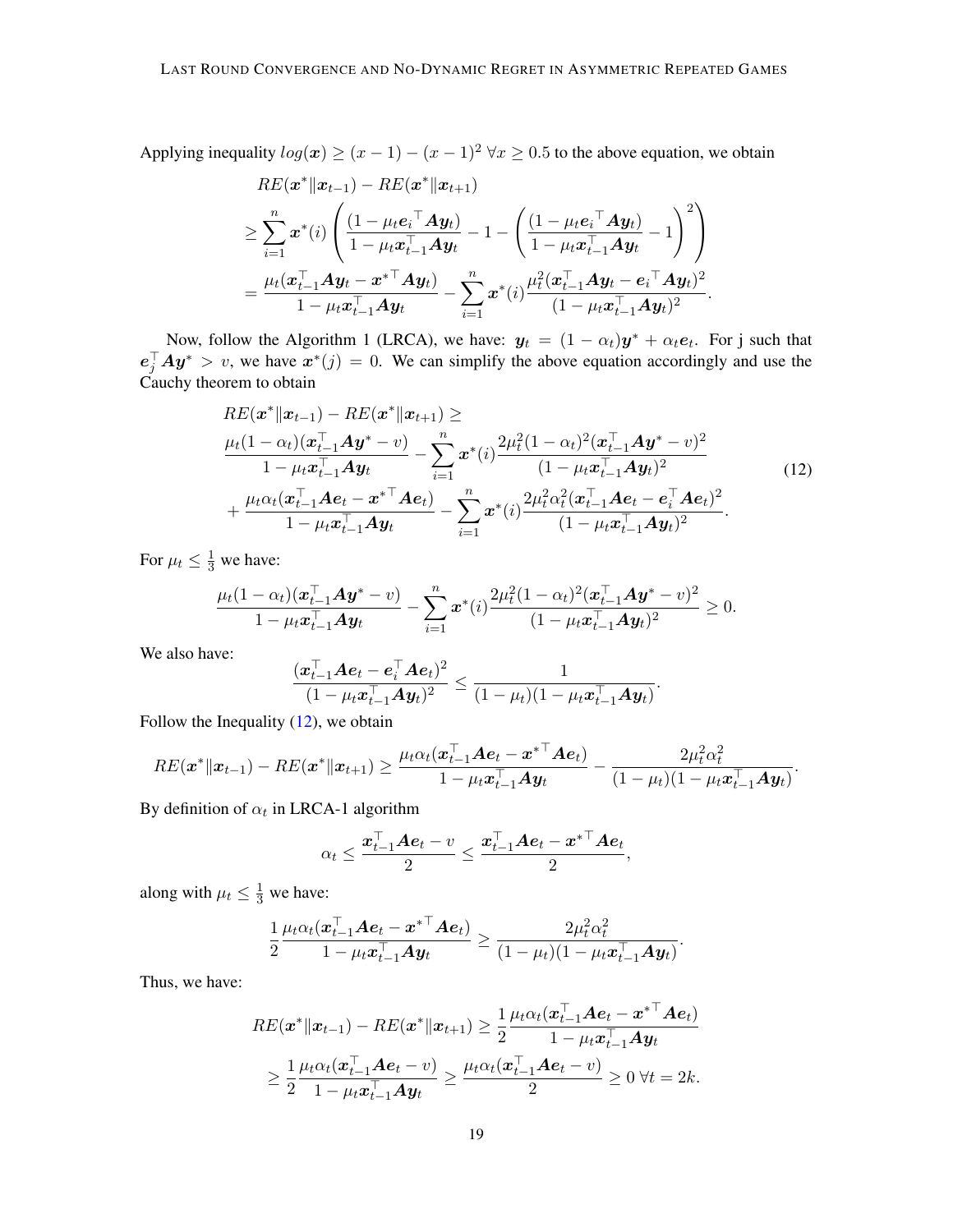**Proof** [Theorem [5\]](#page-7-0) We will prove the theorem by contradiction. Suppose there exists  $\epsilon > 0$  such that:

$$
f(\boldsymbol{x}_l)-v>\epsilon, \ \forall l\in\mathbb{N}.
$$

Then, following the update rule of Algorithm 1 (LRCA) we have:

$$
\boldsymbol{y}_{2k-1}=\boldsymbol{y}^*~;~\alpha_{2k}=\frac{f(\boldsymbol{x}_{2k-1})-v}{\beta}>\frac{\epsilon}{\beta}.
$$

By the stability property, as  $y_{2k-1} = y^*$ , we then have:  $x_{2k-1} = x_{2k}$ . Following the update rule of Algorithm 1 (LRCA):

$$
\begin{aligned}\n\boldsymbol{x}_{2k}^T \boldsymbol{A} \boldsymbol{y}_{2k} &= \boldsymbol{x}_{2k-1}^T \boldsymbol{A} \left( (1 - \alpha_{2k}) \boldsymbol{y}^* + \alpha_{2k} \mathbf{e}_{2k} \right) \\
&\ge (1 - \alpha_{2k}) v + \alpha_{2k} f(\boldsymbol{x}_{2k-1}) \\
&> (1 - \alpha_{2k}) v + \alpha_{2k} (v + \epsilon) \\
&\ge v + \frac{\epsilon^2}{\beta},\n\end{aligned} \tag{13a}
$$

Where inequality  $(13a)$  is due to

$$
\boldsymbol{x}^T \boldsymbol{A} \boldsymbol{y}^* \geq v \; \forall \boldsymbol{x} \in \Delta_n,
$$

and where inequality [\(13b\)](#page-19-1) comes from the assumption that  $f(x_l) - v > \epsilon$ . We then have:

$$
\frac{1}{T}\sum_{t=1}^T \boldsymbol{x}_t^T \boldsymbol{A} \boldsymbol{y}_t \ge \frac{v + \left(v + \frac{\epsilon^2}{\beta}\right)}{2} = v + \frac{\epsilon^2}{2\beta}.
$$

We also note that, from the definition of the value of the game, we have:

$$
\min_{i} \frac{1}{T} \sum_{t=1}^{T} \mathbf{e}_i^T A \mathbf{y}_t = \min_{i} \mathbf{e}_i^T A \frac{\sum_{t=1}^{T} \mathbf{y}_t}{T} \leq v.
$$

Thus, we have:

$$
\lim_{T \to \infty} \min_{i} \frac{1}{T} \sum_{t=1}^{T} \mathbf{e}_{i}^{T} A \mathbf{y}_{t} - \frac{1}{T} \sum_{t=1}^{T} \mathbf{x}_{t}^{T} A \mathbf{y}_{t} \leq v - \left(v + \frac{\epsilon^{2}}{2\beta}\right) = -\frac{\epsilon^{2}}{2\beta},
$$

contradicting to the definition of a no-regret algorithm:

$$
\lim_{T \to \infty} \min_{i} \frac{1}{T} \sum_{t=1}^{T} \mathbf{e}_i^T A \mathbf{y}_t - \frac{1}{T} \sum_{t=1}^{T} \mathbf{x}_t^T A \mathbf{y}_t = 0.
$$

## Proof [Theorem [12\]](#page-11-2)

We first provide some lemma before proving the theorem.

<span id="page-19-1"></span><span id="page-19-0"></span> $\blacksquare$ 

<span id="page-19-2"></span> $\blacksquare$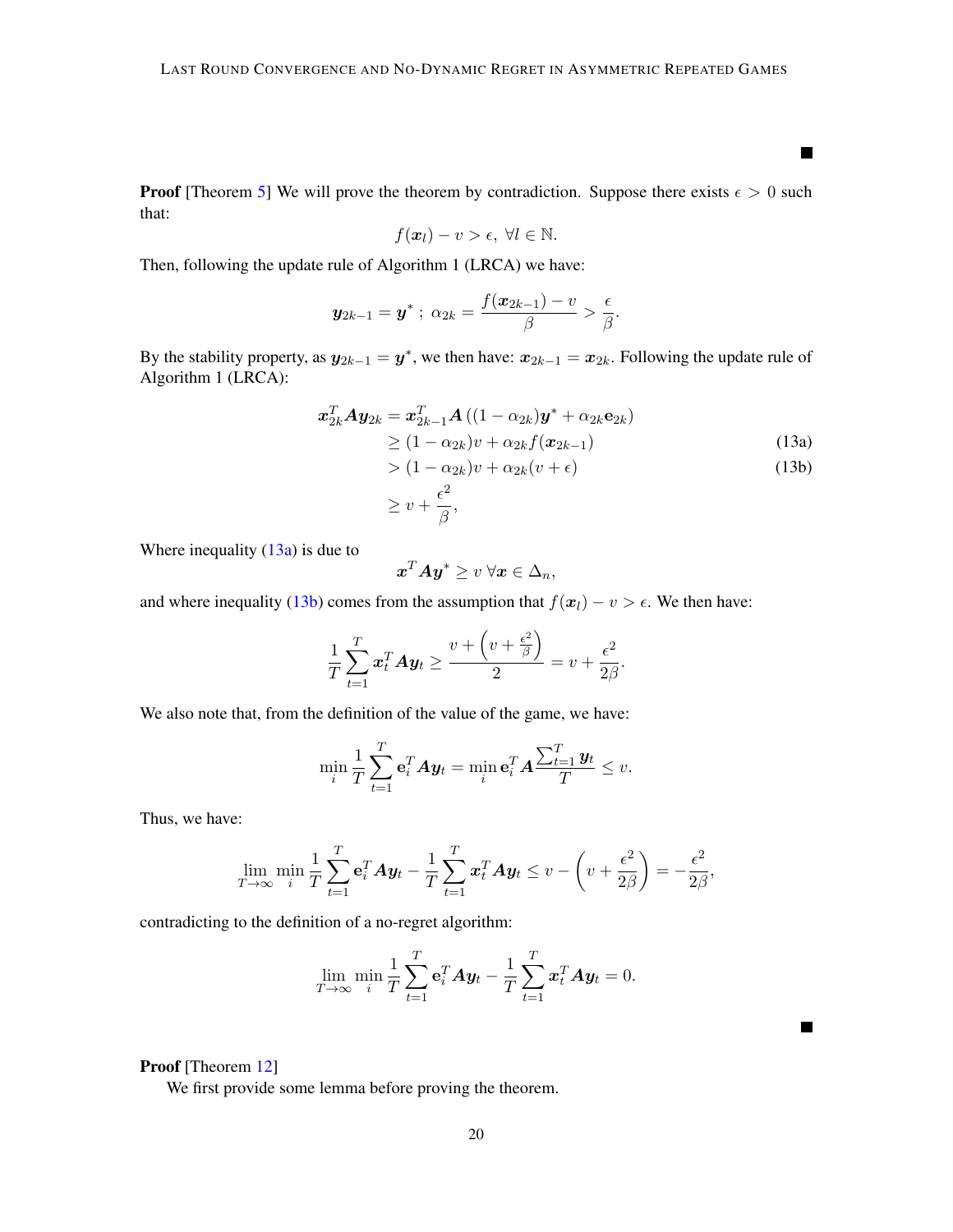**Lemma 15** Let A be a matrix a two-players zero-sum game with entries in [0,1]. For all  $\lambda > 0$ , *there exists*  $\epsilon > 0$  *such that:* 

if 
$$
\max_{\mathbf{y} \in \Delta_m} \mathbf{x}^\top A \mathbf{y} \le v + \epsilon \implies
$$
 There exists a minimax equilibrium  $\mathbf{x}^*$  such that  $||\mathbf{x} - \mathbf{x}^*|| < \lambda$ .

**Proof** Let denote  $f(x) = \max_{\mathbf{y} \in \Delta_m} \mathbf{x}^\top A \mathbf{y}$ . Consider a closed and bounded set:

 $S = \{ \mathbf{x} \in \Delta_n | ||\mathbf{x} - \mathbf{x}^*|| \geq \lambda \ \forall \text{ equilibria points } \mathbf{x}^* \}.$ 

 $f(x)$  is a continuous function on the closed and bounded set S, therefore it achieves a minimum  $v'$ in S. Since the construction of S, we have  $v' - v > 0$ . Pick  $0 < \epsilon < v' - v$ , then

$$
\forall \mathbf{x} \in \Delta_n \ max_{\mathbf{y} \in \Delta_m} \mathbf{x}^\top A \mathbf{y} \le v + \epsilon \le v' \implies x \notin S \implies \exists \mathbf{x}^* \text{such that} ||\mathbf{x} - \mathbf{x}^*|| < \lambda.
$$

 $\blacksquare$ 

 $\blacksquare$ 

<span id="page-20-0"></span>**Lemma 16** Let x be a point in the  $\Delta_n$ . Then for every  $\lambda > 0$ , there exists  $\epsilon > 0$  such that  $\forall y \in \Delta_n$ 

$$
||\mathbf{x} - \mathbf{y}|| < \epsilon \implies Re(\mathbf{x}||\mathbf{y}) \leq \lambda.
$$

**Proof** For  $x_i = 0$ , we have  $x_i \log(\frac{x_i}{y_i}) = 0$  so w.l.o.g, we assume  $x_i > 0$   $\forall i \in [n]$ . Let  $x_k =$  $\min_{k \in [n]}$ . Pick  $0 < \epsilon < x_k$  such that

$$
\log(\frac{x_k}{x_k-\epsilon}) \leq \lambda.
$$

With the assumption that  $||x - y|| < \epsilon$ , we have  $y_i \ge x_i - \epsilon$ . Then,

$$
RE(\boldsymbol{x}||\boldsymbol{y}) = \sum_{i=1}^n \boldsymbol{x}_i \log(\frac{\boldsymbol{x}_i}{\boldsymbol{y}_i}) \le \sum_{i=1}^n \boldsymbol{x}_i \log(\frac{\boldsymbol{x}_i}{\boldsymbol{x}_i - \epsilon}) \le \sum_{i=1}^n \boldsymbol{x}_i \log(\frac{\boldsymbol{x}_k}{\boldsymbol{x}_k - \epsilon}) = \log(\frac{\boldsymbol{x}_k}{\boldsymbol{x}_k - \epsilon}) \le \lambda.
$$

Following the Definition of relative entropy we have:

$$
RE(\boldsymbol{x}^*||\boldsymbol{x}_{2k+1}) - RE(\boldsymbol{x}^*||\boldsymbol{x}_{2k-1})
$$
  
\n
$$
= (RE(\boldsymbol{x}^*||\boldsymbol{x}_{2k+1}) - RE(\boldsymbol{x}^*||\boldsymbol{x}_{2k})) + (RE(\boldsymbol{x}^*||\boldsymbol{x}_{2k}) - RE(\boldsymbol{x}^*||2k-1))
$$
  
\n
$$
= \left(\sum_{i=1}^n \boldsymbol{x}^*(i) \log \left(\frac{\boldsymbol{x}^*(i)}{\boldsymbol{x}_{2k+1}(i)}\right) - \sum_{i=1}^n \boldsymbol{x}^*(i) \log \left(\frac{\boldsymbol{x}^*(i)}{\boldsymbol{x}_{2k}(i)}\right)\right) +
$$
  
\n
$$
\left(\sum_{i=1}^n \boldsymbol{x}^*(i) \log \left(\frac{\boldsymbol{x}^*(i)}{\boldsymbol{x}_{2k}(i)}\right) - \sum_{i=1}^n \boldsymbol{x}^*(i) \log \left(\frac{\boldsymbol{x}^*(i)}{\boldsymbol{x}_{2k-1}(i)}\right)\right)
$$
  
\n
$$
= \left(\sum_{i=1}^n \boldsymbol{x}^*(i) \log \left(\frac{\boldsymbol{x}_{2k}(i)}{\boldsymbol{x}_{2k+1}(i)}\right)\right) + \left(\sum_{i=1}^n \boldsymbol{x}^*(i) \log \left(\frac{\boldsymbol{x}_{2k-1}(i)}{\boldsymbol{x}_{2k}(i)}\right)\right).
$$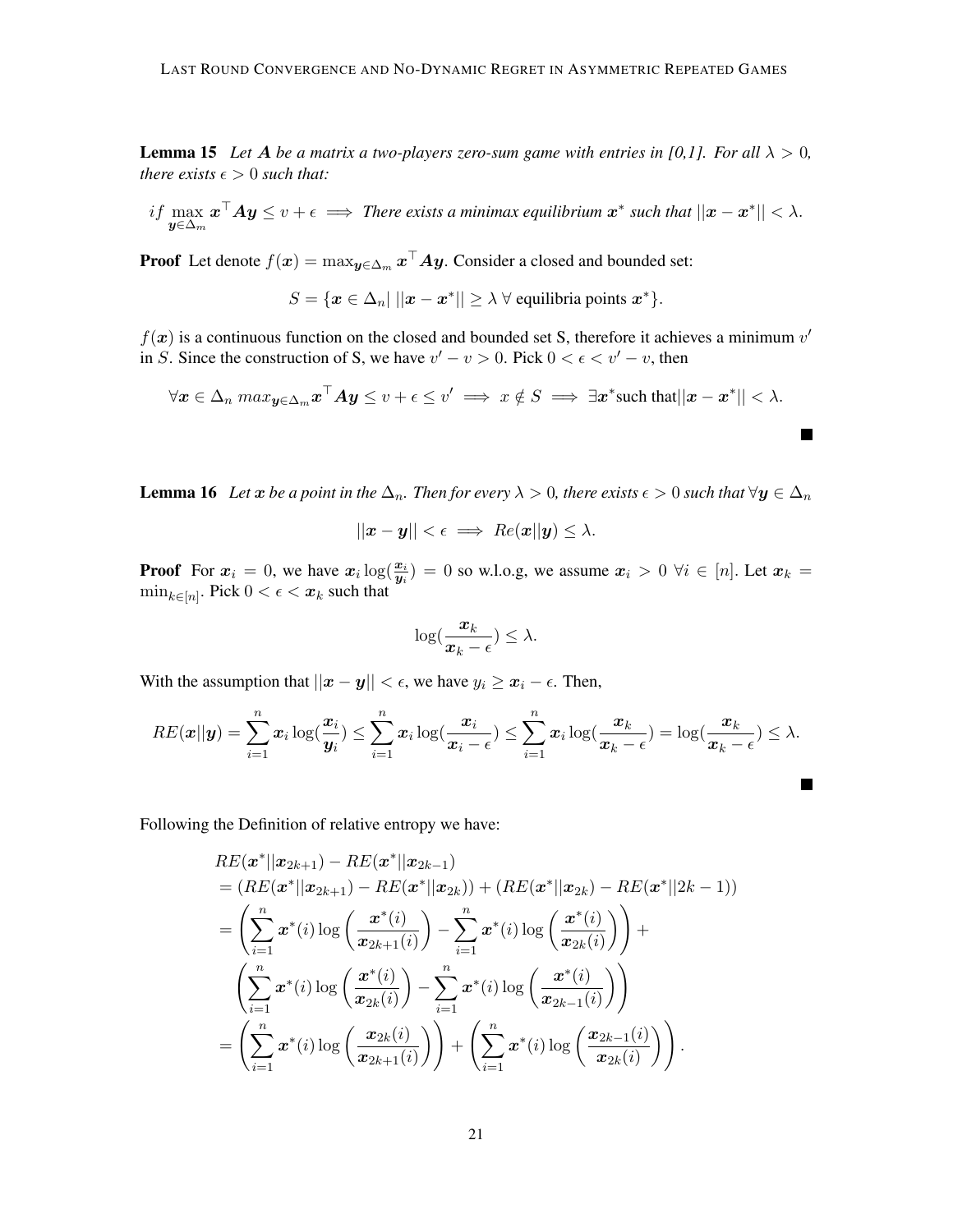Following the update rule of the multiplicative weights update algorithm we have:

$$
RE(\boldsymbol{x}^*||\boldsymbol{x}_{2k+1}) - RE(\boldsymbol{x}^*||\boldsymbol{x}_{2k-1})
$$
  
=  $(\mu \boldsymbol{x}^{*T} \boldsymbol{A} \boldsymbol{y}_{2k} + \log(Z_{2k})) + (\mu \boldsymbol{x}^{*T} \boldsymbol{A} \boldsymbol{y}_{2k-1} + \log(Z_{2k-1}))$   
 $\leq (\mu v + \log \left(\sum_{i=1}^n \boldsymbol{x}_{2k}(i) e^{-\mu \boldsymbol{e}_i^T \boldsymbol{A} \boldsymbol{y}_{2k}}\right)) + (\mu v + \log(Z_{2k-1}))$  (14a)  
=  $(\mu v + \log \left(\sum_{i=1}^n \boldsymbol{x}_{2k-1}(i) e^{-\mu \boldsymbol{e}_i^T \boldsymbol{A} \boldsymbol{y}_{2k-1}} e^{-\mu \boldsymbol{e}_i^T \boldsymbol{A} \boldsymbol{y}_{2k}}\right) - \log(Z_{2k-1}))$   
+  $(\mu v + \log(Z_{2k-1}))$ ,

where Inequality [\(14a\)](#page-21-0) is due to the fact that  $x^{*T}Ay \leq v \,\forall y \in \Delta_m$ . Now, using the update rule of Algorithm (LRCA)

<span id="page-21-0"></span>
$$
\boldsymbol{y}_{2k} = (1-\alpha_{2k})\bar{\boldsymbol{y}} + \alpha_{2k}\boldsymbol{e}_{2k},
$$

we then have:

$$
RE(\boldsymbol{x}^*||\boldsymbol{x}_{2k+1}) - RE(\boldsymbol{x}^*||\boldsymbol{x}_{2k-1})
$$
  
\n
$$
\leq \left(\mu v + \log \left(\sum_{i=1}^n \boldsymbol{x}_{2k-1}(i)e^{-\mu \boldsymbol{e}_i^\top \boldsymbol{A} \bar{\boldsymbol{y}}_e - \mu \boldsymbol{e}_i^\top \boldsymbol{A}((1-\alpha_{2k})\bar{\boldsymbol{y}} + \alpha_{2k} \boldsymbol{e}_{2k})}\right)\right) + \mu v
$$
  
\n
$$
\leq \left(\mu v + \log \left(\sum_{i=1}^n \boldsymbol{x}_{2k-1}(i)e^{-\mu(v-\epsilon)}e^{-\mu(1-\alpha_{2k})(v-\epsilon) - \mu \alpha_{2k} \boldsymbol{e}_i^\top \boldsymbol{A} \boldsymbol{e}_{2k}}\right)\right) + \mu v
$$
(15a)  
\n
$$
= \epsilon(2\mu - \mu \alpha_{2k}) + \mu \alpha_{2k} v + \log \left(\sum_{i=1}^n \boldsymbol{x}_{2k-1}(i)e^{-\mu \alpha_{2k} \boldsymbol{e}_i^\top \boldsymbol{e}_{2k}}\right),
$$

where Inequality  $(15a)$  is the result of the inequality:

<span id="page-21-3"></span><span id="page-21-2"></span><span id="page-21-1"></span>
$$
\boldsymbol{x}^\top A \boldsymbol{y}^* \geq v \quad \forall \boldsymbol{x} \in \Delta_n.
$$

This leads to

$$
RE(\mathbf{x}^*||\mathbf{x}_{2k+1}) - RE(\mathbf{x}^*||\mathbf{x}_{2k-1})
$$
  
\n
$$
\leq \epsilon(2\mu - \mu\alpha_{2k}) + \mu\alpha_{2k}v + \log\left(\sum_{i=1}^n \mathbf{x}_{2k-1}(i)e^{-\mu\alpha_{2k}e_i^{\top}Ae_{2k}}\right)
$$
  
\n
$$
\leq \epsilon(2\mu - \mu\alpha_{2k}) + \mu\alpha_{2k}v + \log\left(\sum_{i=1}^n \mathbf{x}_{2k-1}(i)(1 - (1 - e^{-\mu\alpha_{2k}})e_i^{\top}Ae_{2k}\right)
$$
  
\n
$$
= \epsilon(2\mu - \mu\alpha_{2k}) + \mu\alpha_{2k}v + \log\left(1 - (1 - e^{-\mu\alpha_{2k}})\mathbf{x}_{2k-1}^{\top}Ae_{2k}\right)
$$
  
\n
$$
\leq \epsilon(2\mu - \mu\alpha_{2k}) + \mu\alpha_{2k}v - (1 - e^{-\mu\alpha_{2k}})\mathbf{x}_{2k-1}^{\top}Ae_{2k}
$$
  
\n
$$
= \epsilon(2\mu - \mu\alpha_{2k}) + \mu\alpha_{2k}v - (1 - e^{-\mu\alpha_{2k}})f(\mathbf{x}_{2k-1}),
$$
\n(16b)

where Inequalities  $(16a, 16b)$  $(16a, 16b)$  $(16a, 16b)$  $(16a, 16b)$  are due to

$$
\beta^x \le 1 - (1 - \beta)x \quad \forall \beta \ge 0 \text{ } x \in [0, 1] \text{ and } \log(1 - x) \le -x \quad \forall x < 1.
$$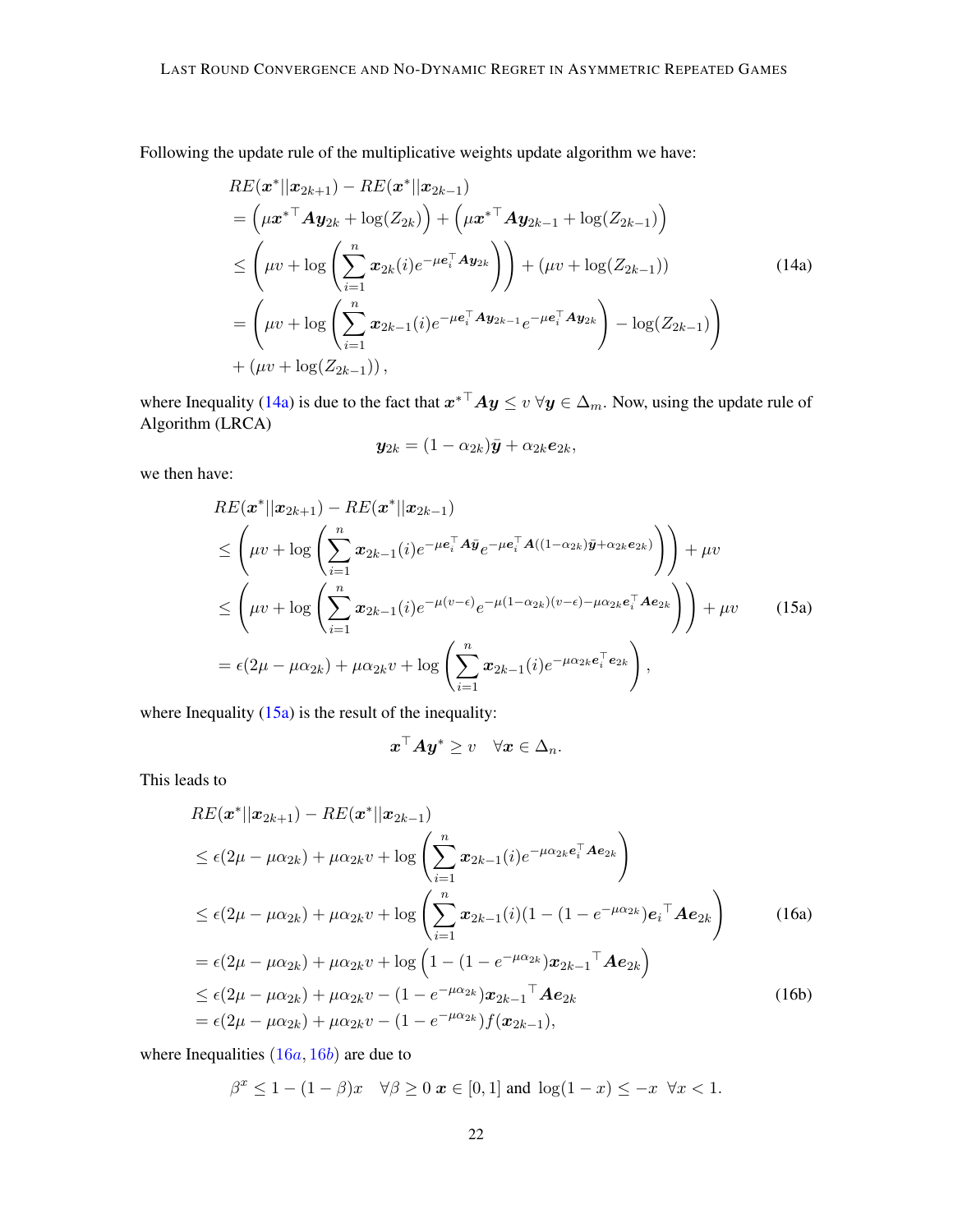We can develop Inequality [\(16b\)](#page-21-3) further as

$$
RE(\mathbf{x}^*||\mathbf{x}_{2k+1}) - RE(\mathbf{x}^*||\mathbf{x}_{2k-1})
$$
  
\n
$$
\leq \epsilon(2\mu - \mu\alpha_{2k}) + \mu\alpha_{2k}v - (1 - e^{-\mu\alpha_{2k}}) f(\mathbf{x}_{2k-1})
$$
  
\n
$$
\leq \epsilon(2\mu - \mu\alpha_{2k}) + \mu\alpha_{2k}v - (1 - (1 - \mu\alpha_{2k} + \frac{1}{2}(\mu\alpha_{2k})^2)) f(\mathbf{x}_{2k-1})
$$
\n(17a)

$$
= \epsilon (2\mu - \mu \alpha_{2k}) - \mu \alpha_{2k} (f(\mathbf{x}_{2k-1}) - v) + \frac{1}{2} (\mu \alpha_{2k})^2 f(\mathbf{x}_{2k-1})
$$
  
 
$$
\leq \epsilon (2\mu - \mu \alpha_{2k}) - \mu \alpha_{2k} (f(\mathbf{x}_{2k-1}) - v) + \frac{1}{2} \mu \alpha_{2k} \mu \frac{f(\mathbf{x}_{2k-1}) - \bar{v} + \epsilon}{f(\mathbf{x}_{2k-1})} f(\mathbf{x}_{2k-1})
$$
(17b)

$$
\leq \epsilon (2\mu - \mu \alpha_{2k}) - \frac{1}{2} \mu \alpha_{2k} (f_{2k-1} - v - 2\epsilon)
$$
\n
$$
\leq \epsilon (2\mu - \mu \alpha_{2k}) - \frac{1}{2} \mu (f_{2k-1} - v)(f_{2k-1} - v - 2\epsilon).
$$
\n(17c)

Here, Inequality ([17](#page-22-0)*a*) is due to  $e^x \leq 1 + x + \frac{1}{2}$  $\frac{1}{2}x^2$   $\forall x \in [-\infty, 0]$ , Inequality [\(11b\)](#page-16-4) comes from the definition of  $\alpha_t$ :

<span id="page-22-0"></span>
$$
\alpha_t = \frac{f(t-1) - \bar{v} + \epsilon}{f(t-1)},
$$

and finally Inequality ([11](#page-16-5)c) comes from the choice of k at the beginning of the proof, i.e.,  $\mu_{2k} \leq 1$ . If

$$
f_{2k-1} - v \ge 3\sqrt{e} \text{ and } \epsilon \le \frac{1}{4},
$$

then we have

$$
RE(\boldsymbol{x}^*||\boldsymbol{x}_{2k+1}) - RE(\boldsymbol{x}^*||\boldsymbol{x}_{2k-1})
$$
  
\n
$$
\leq \epsilon(2\mu) - \frac{1}{2}3\sqrt{\epsilon}(2\sqrt{\epsilon})
$$
  
\n
$$
\leq -\epsilon\mu < 0.
$$

Using lemma [15](#page-19-2) and lemma [16,](#page-20-0) pick  $\epsilon$  such that if  $f_{2k-1} - v < 3\sqrt{\epsilon}$ , then

$$
RE(\boldsymbol{x}^*||\boldsymbol{x}_{2k-1}) < \lambda_1 < \lambda - 3\epsilon\mu.
$$

Since  $RE()$  is non-negative, there exists k such that  $f_{2k-1} - v < 3\sqrt{\epsilon}$ . It leads to  $RE(\mathbf{x}^*||\mathbf{x}_{2k-1}) <$ Since  $\hbar E(t)$  is non-negative, then<br> $\lambda - \epsilon \mu$ . If  $f_{2k+1} - v < 3\sqrt{\epsilon}$ , then

$$
RE(\boldsymbol{x}^*||\boldsymbol{x}_{2k+1}) < \lambda_1 < \lambda - \epsilon \mu.
$$

If  $f_{2k+1} - v > 3\sqrt{\epsilon}$ , then

$$
RE(\boldsymbol{x}^*||\boldsymbol{x}_{2k+1}) < RE(\boldsymbol{x}^*||\boldsymbol{x}_{2k-1}) + 2\epsilon\mu < \lambda_1 + 2\epsilon\mu < \lambda - \epsilon\mu
$$
\n
$$
RE(\boldsymbol{x}^*||\boldsymbol{x}_{2k+3}) < RE(\boldsymbol{x}^*||\boldsymbol{x}_{2k+1}) - \epsilon\mu < \lambda_1 + \epsilon\mu < \lambda - \epsilon\mu.
$$

Following this process, we then have the K-L distance  $RE(\mathbf{x}^*||\mathbf{x}_{2l-1}) < \lambda - \epsilon \mu < \lambda$  for all  $l \geq k$ .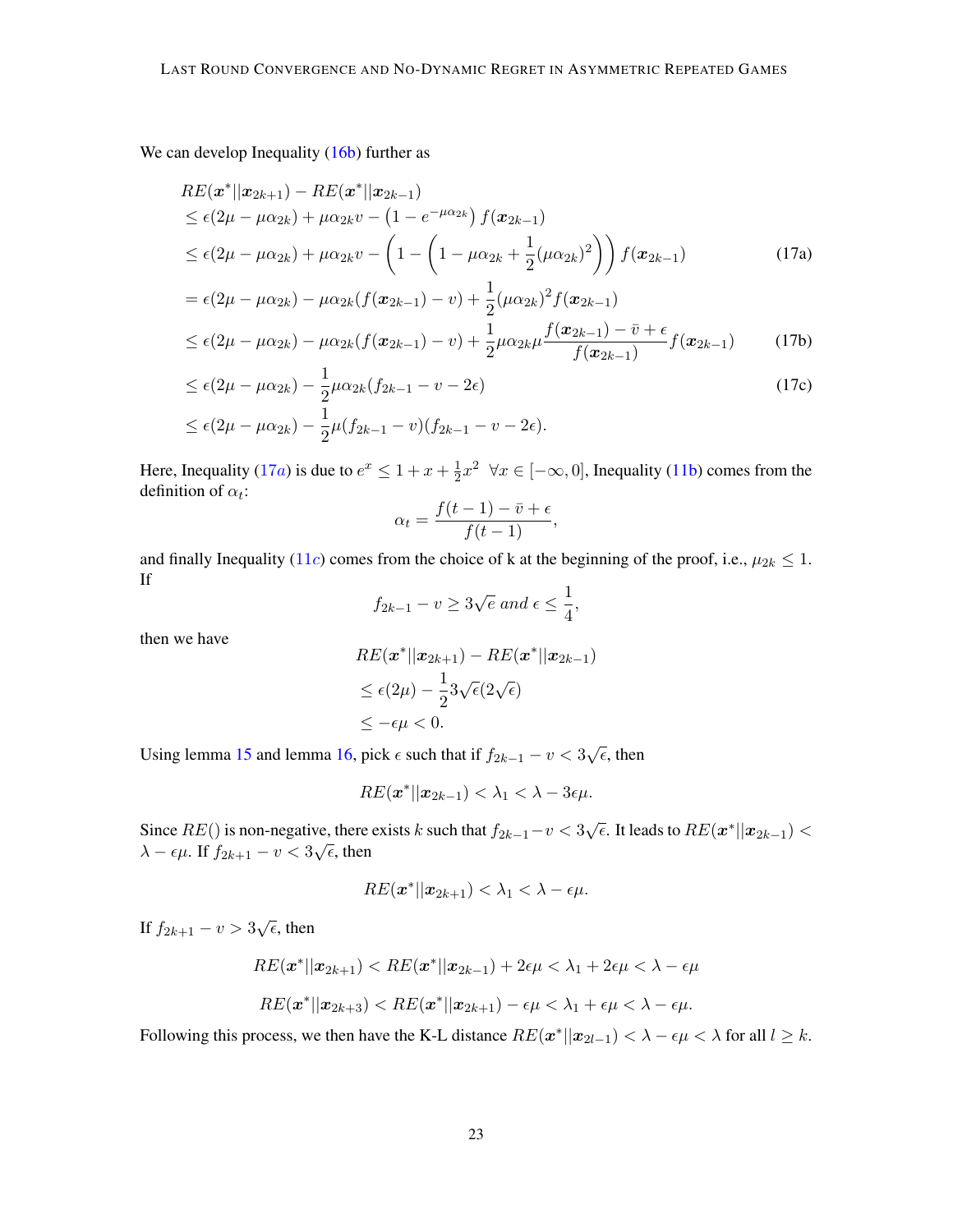For the even round, for all  $l \geq k$  we have:

$$
RE(\boldsymbol{x}^*||\boldsymbol{x}_{2l}) - RE(\boldsymbol{x}^*||\boldsymbol{x}_{2l-1}) = \mu \boldsymbol{x}^{*T} \boldsymbol{A} \boldsymbol{y}_{2l-1} + \log \left(\sum_{i=1}^n \boldsymbol{x}_{2l-1}(i) e^{\mu \boldsymbol{e}_i \cdot \boldsymbol{x}_{2l}}\right)
$$
  

$$
\leq \mu v + \log \left(\sum_{i=1}^n \boldsymbol{x}_{2l-1}(i) e^{-\mu(v-\epsilon)}\right)
$$
  

$$
= \mu \epsilon.
$$

This implies that

$$
RE(\boldsymbol{x}^*||\boldsymbol{x}_{2l}) < RE(\boldsymbol{x}^*||\boldsymbol{x}_{2l-1}) + \mu \epsilon < (\lambda - \mu \epsilon) + \mu \epsilon = \lambda \ \forall \ l \geq k.
$$

**Talent** 

 $\blacksquare$ 

#### Proof [Lemma [13\]](#page-12-1)

Suppose that the column player achieves both stability and no-regret property. The strategy of the column player will then converge, say to  $\hat{y}$ . Following the property of common no-regret algorithms, the strategy of the row player will also converge to a single best response  $\hat{x}$  to  $\hat{y}$ :

$$
\hat{\boldsymbol{x}} = \operatornamewithlimits{argmin}_{\boldsymbol{x} \in \Delta_n} \boldsymbol{x}^\top \boldsymbol{A} \hat{\boldsymbol{y}}.
$$

Furthermore, since the strategy of the column player is no-regret, we must also have

$$
\hat{\boldsymbol{y}} = \operatorname*{argmax}_{\boldsymbol{y} \in \Delta_m} \hat{\boldsymbol{x}}^\top \boldsymbol{A} \boldsymbol{y}.
$$

Therefore, by definition,  $(\hat{x}, \hat{y})$  is a minimax equilibrium of the game.

Proof [Theorem [14\]](#page-12-2)

We first prove the theorem in the case the row player follows the MWU/LMWU algorithm. For the odd round  $2k - 1$ , the dynamic regret of the column player at round  $2k - 1$  will satisfy

$$
DR^{2k-1} = \max_{i \in 1,..m} \boldsymbol{x}_{2k-1}^\top \boldsymbol{A} \boldsymbol{e}_i - \boldsymbol{x}_{2k-1}^\top \boldsymbol{A} \boldsymbol{y}^* \leq f_{2k-1} - v.
$$

For the even round  $2k$ , considering the existence of the fully mixed minimax equilibrium of the row player, we then have  $Ay^* = vI_1$  ( $I_1$  is a vector of all 1 element) and thus  $x_{2k} = x_{2k-1}$ . Therefore  $DR^{2k} \le f_{2k-1} - v.$ 

Combining the case of odd and even round, we derive

$$
DR_T \le 2\sum_{k=1}^{T/2} (f_{2k-1} - v).
$$

Now, following Lemma [8](#page-8-0) in the case  $n \geq 8$ , we have

$$
\frac{1}{2}\mu_{2k}\frac{(f(\boldsymbol{x}_{2k-1})-v)^2}{2} \leq RE(\boldsymbol{x}^*||\boldsymbol{x}_{2k-1}) - RE(\boldsymbol{x}^*||\boldsymbol{x}_{2k+1})
$$

$$
\implies \sum_{k=1}^{T/2} \mu_{2k}(f(\boldsymbol{x}_{2k-1})-v)^2 \leq 4RE(\boldsymbol{x}^*||\boldsymbol{x}_1) \leq 4\log(n).
$$